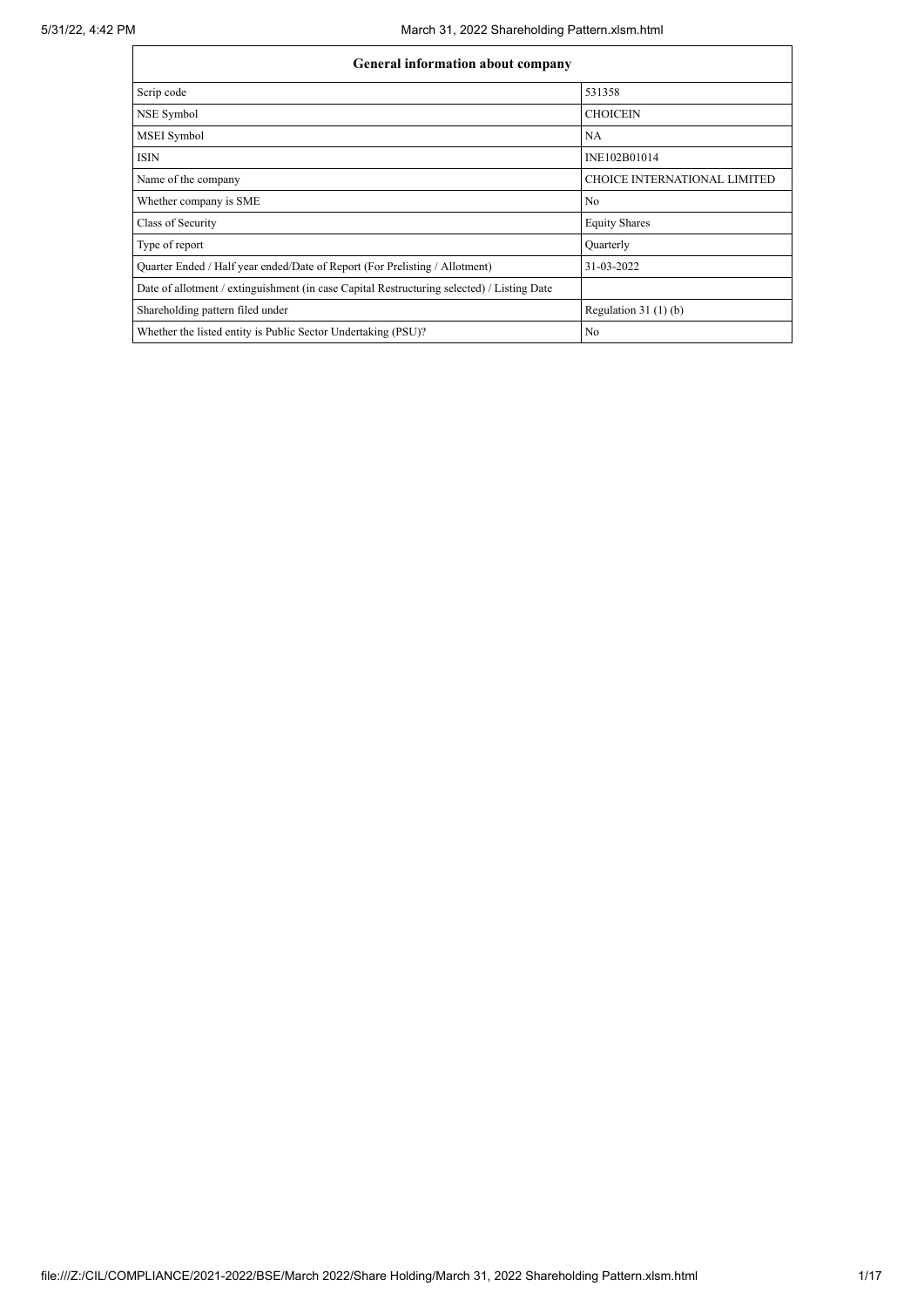|                | <b>Declaration</b>                                                                        |                |                                |                       |                             |  |  |  |  |
|----------------|-------------------------------------------------------------------------------------------|----------------|--------------------------------|-----------------------|-----------------------------|--|--|--|--|
| Sr.<br>No.     | Particular                                                                                | Yes/No         | Promoter and<br>Promoter Group | Public<br>shareholder | Non Promoter-<br>Non Public |  |  |  |  |
|                | Whether the Listed Entity has issued any partly paid up shares?                           | No             | N <sub>0</sub>                 | N <sub>0</sub>        | N <sub>0</sub>              |  |  |  |  |
| $\overline{2}$ | Whether the Listed Entity has issued any Convertible Securities                           | N <sub>0</sub> | No                             | N <sub>0</sub>        | N <sub>0</sub>              |  |  |  |  |
| 3              | Whether the Listed Entity has issued any Warrants?                                        | No             | N <sub>0</sub>                 | N <sub>0</sub>        | N <sub>0</sub>              |  |  |  |  |
| 4              | Whether the Listed Entity has any shares against which<br>depository receipts are issued? | No             | No                             | N <sub>0</sub>        | N <sub>0</sub>              |  |  |  |  |
| 5              | Whether the Listed Entity has any shares in locked-in?                                    | Yes            | Yes                            | Yes                   | N <sub>o</sub>              |  |  |  |  |
| 6              | Whether any shares held by promoters are pledge or otherwise<br>encumbered?               | No             | No                             |                       |                             |  |  |  |  |
|                | Whether company has equity shares with differential voting<br>rights?                     | N <sub>0</sub> | N <sub>0</sub>                 | N <sub>o</sub>        | N <sub>0</sub>              |  |  |  |  |
| 8              | Whether the listed entity has any significant beneficial owner?                           | Yes            |                                |                       |                             |  |  |  |  |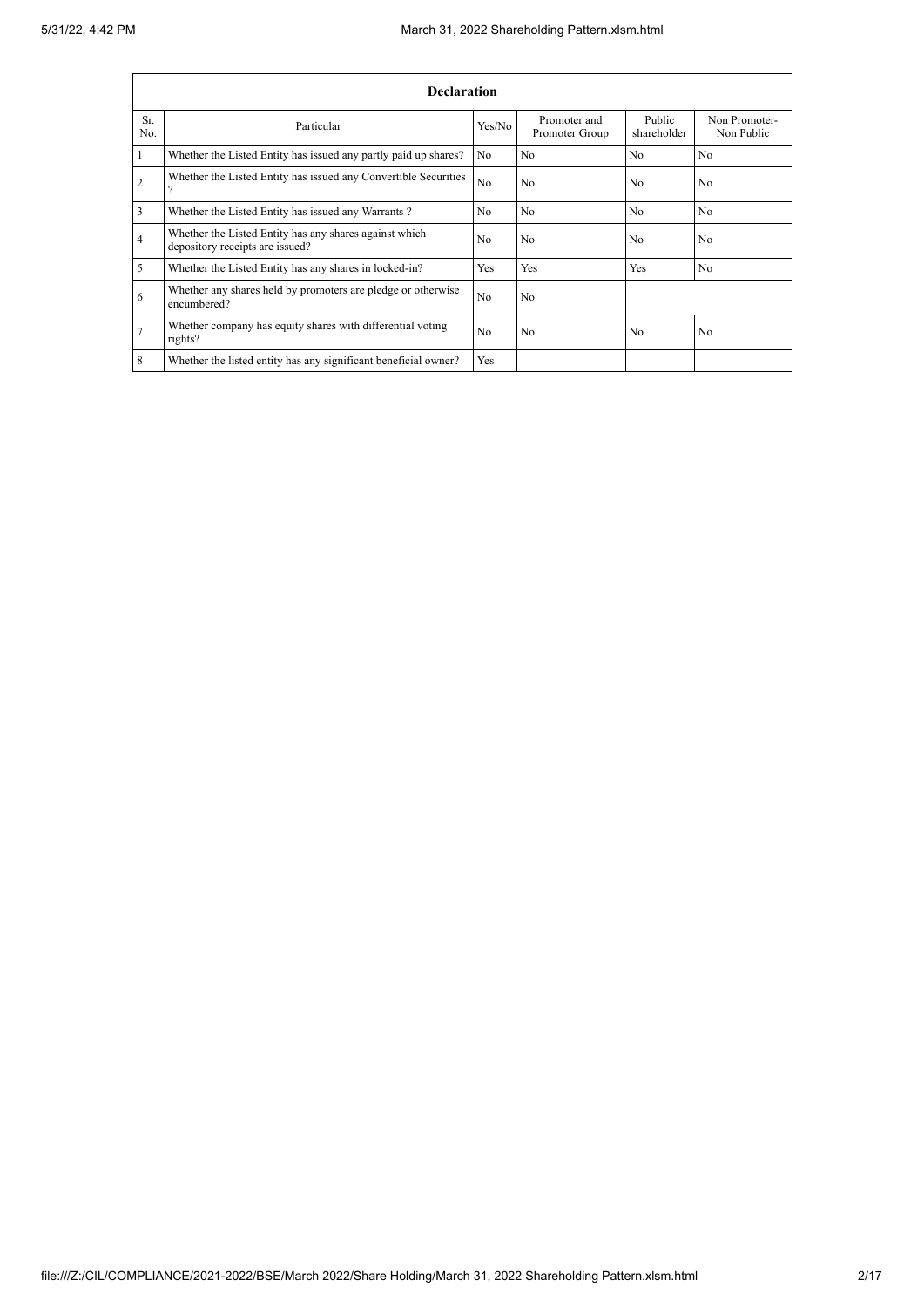r

h

|                          | <b>Table I - Summary Statement holding of specified securities</b> |              |                      |                             |                          |                                                                    |                                        |                                                                  |               |          |                     |  |
|--------------------------|--------------------------------------------------------------------|--------------|----------------------|-----------------------------|--------------------------|--------------------------------------------------------------------|----------------------------------------|------------------------------------------------------------------|---------------|----------|---------------------|--|
|                          | Category                                                           | Nos. Of      | No. of<br>fully paid | No. Of<br>Partly<br>paid-up | No. Of<br>shares         | Total nos.<br>shares<br>held (VII)<br>$= (IV) +$<br>$(V)$ + $(VI)$ | Shareholding as a<br>% of total no. of | Number of Voting Rights held in each<br>class of securities (IX) |               |          |                     |  |
| Category<br>$($ $\Gamma$ | of<br>shareholder                                                  | shareholders | up equity            | equity                      | underlying<br>Depository |                                                                    | shares (calculated<br>as per SCRR,     | No of Voting (XIV) Rights                                        |               |          | Total as a          |  |
|                          | (II)                                                               | (III)        | shares<br>held (IV)  | shares<br>held<br>(V)       | Receipts<br>(VI)         |                                                                    | 1957) (VIII) As a<br>% of $(A+B+C2)$   | Class eg:<br>X                                                   | Class<br>eg:y | Total    | $%$ of<br>$(A+B+C)$ |  |
| (A)                      | Promoter<br>&<br>Promoter<br>Group                                 | 17           | 25600000             |                             |                          | 25600000                                                           | 51.45                                  | 25600000                                                         |               | 25600000 | 51.45               |  |
| (B)                      | Public                                                             | 3543         | 24156000             |                             |                          | 24156000                                                           | 48.55                                  | 24156000                                                         |               | 24156000 | 48.55               |  |
| (C)                      | Non<br>Promoter-<br>Non Public                                     |              |                      |                             |                          |                                                                    |                                        |                                                                  |               |          |                     |  |
| (C1)                     | <b>Shares</b><br>underlying<br><b>DRs</b>                          |              |                      |                             |                          |                                                                    |                                        |                                                                  |               |          |                     |  |
| (C2)                     | Shares held<br>by<br>Employee<br>Trusts                            |              |                      |                             |                          |                                                                    |                                        |                                                                  |               |          |                     |  |
|                          | Total                                                              | 3560         | 49756000             |                             |                          | 49756000                                                           | 100                                    | 49756000                                                         |               | 49756000 | 100                 |  |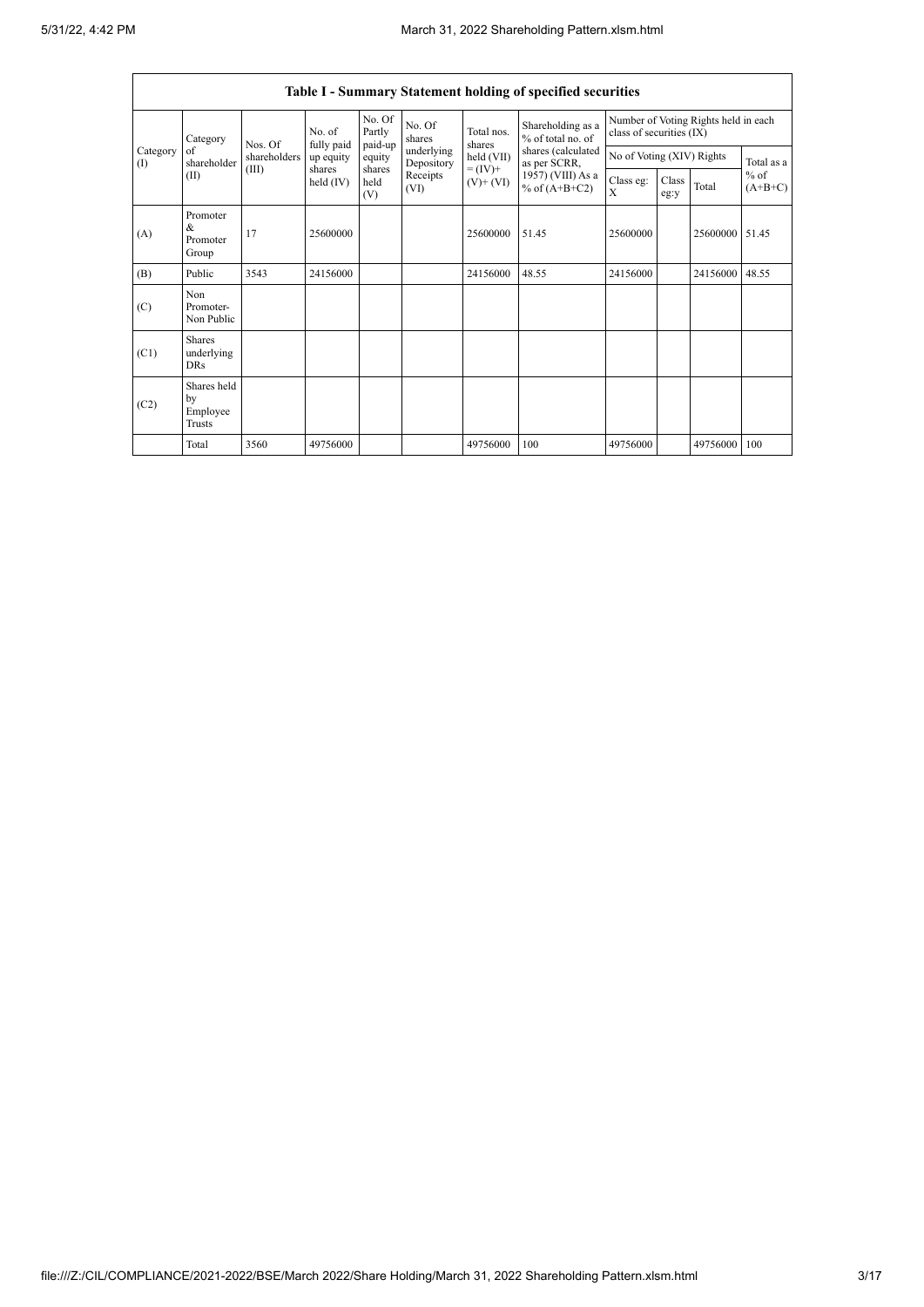|                 | Table I - Summary Statement holding of specified securities |                                                                                              |                                       |                                                                                                               |                                                                                                                                                                                         |                                        |                                                  |                                                                               |                                                         |                                       |
|-----------------|-------------------------------------------------------------|----------------------------------------------------------------------------------------------|---------------------------------------|---------------------------------------------------------------------------------------------------------------|-----------------------------------------------------------------------------------------------------------------------------------------------------------------------------------------|----------------------------------------|--------------------------------------------------|-------------------------------------------------------------------------------|---------------------------------------------------------|---------------------------------------|
| Category<br>(I) | Category<br>of<br>shareholder<br>(II)                       | No. Of<br>Shares<br>Underlying<br>Outstanding<br>convertible<br>securities<br>$(X_i)$<br>(X) | No. of<br><b>Shares</b><br>Underlying | No. Of Shares<br>Underlying<br>Outstanding<br>convertible<br>securities and<br>No. Of<br>Warrants (Xi)<br>(a) | Shareholding, as a<br>% assuming full<br>conversion of<br>convertible<br>securities (as a<br>percentage of<br>diluted share<br>capital) $(XI)$ =<br>$(VII)+(X)$ As a %<br>of $(A+B+C2)$ | Number of<br>Locked in shares<br>(XII) |                                                  | Number of<br><b>Shares</b><br>pledged or<br>otherwise<br>encumbered<br>(XIII) |                                                         | Number of<br>equity shares<br>held in |
|                 |                                                             |                                                                                              | Outstanding<br>Warrants               |                                                                                                               |                                                                                                                                                                                         | No. (a)                                | As a<br>$%$ of<br>total<br>Shares<br>held<br>(b) | No.<br>(a)                                                                    | As a<br>$%$ of<br>total<br><b>Shares</b><br>held<br>(b) | dematerialized<br>form $(XIV)$        |
| (A)             | Promoter<br>$\&$<br>Promoter<br>Group                       |                                                                                              |                                       |                                                                                                               | 51.45                                                                                                                                                                                   | 10913462                               | 42.63                                            |                                                                               |                                                         | 25600000                              |
| (B)             | Public                                                      |                                                                                              |                                       |                                                                                                               | 48.55                                                                                                                                                                                   | 8886538                                | 36.79                                            |                                                                               |                                                         | 24090198                              |
| (C)             | Non<br>Promoter-<br>Non Public                              |                                                                                              |                                       |                                                                                                               |                                                                                                                                                                                         |                                        |                                                  |                                                                               |                                                         |                                       |
| (C1)            | <b>Shares</b><br>underlying<br><b>DRs</b>                   |                                                                                              |                                       |                                                                                                               |                                                                                                                                                                                         |                                        |                                                  |                                                                               |                                                         |                                       |
| (C2)            | Shares held<br>by<br>Employee<br>Trusts                     |                                                                                              |                                       |                                                                                                               |                                                                                                                                                                                         |                                        |                                                  |                                                                               |                                                         |                                       |
|                 | Total                                                       |                                                                                              |                                       |                                                                                                               | 100                                                                                                                                                                                     | 19800000 39.79                         |                                                  |                                                                               |                                                         | 49690198                              |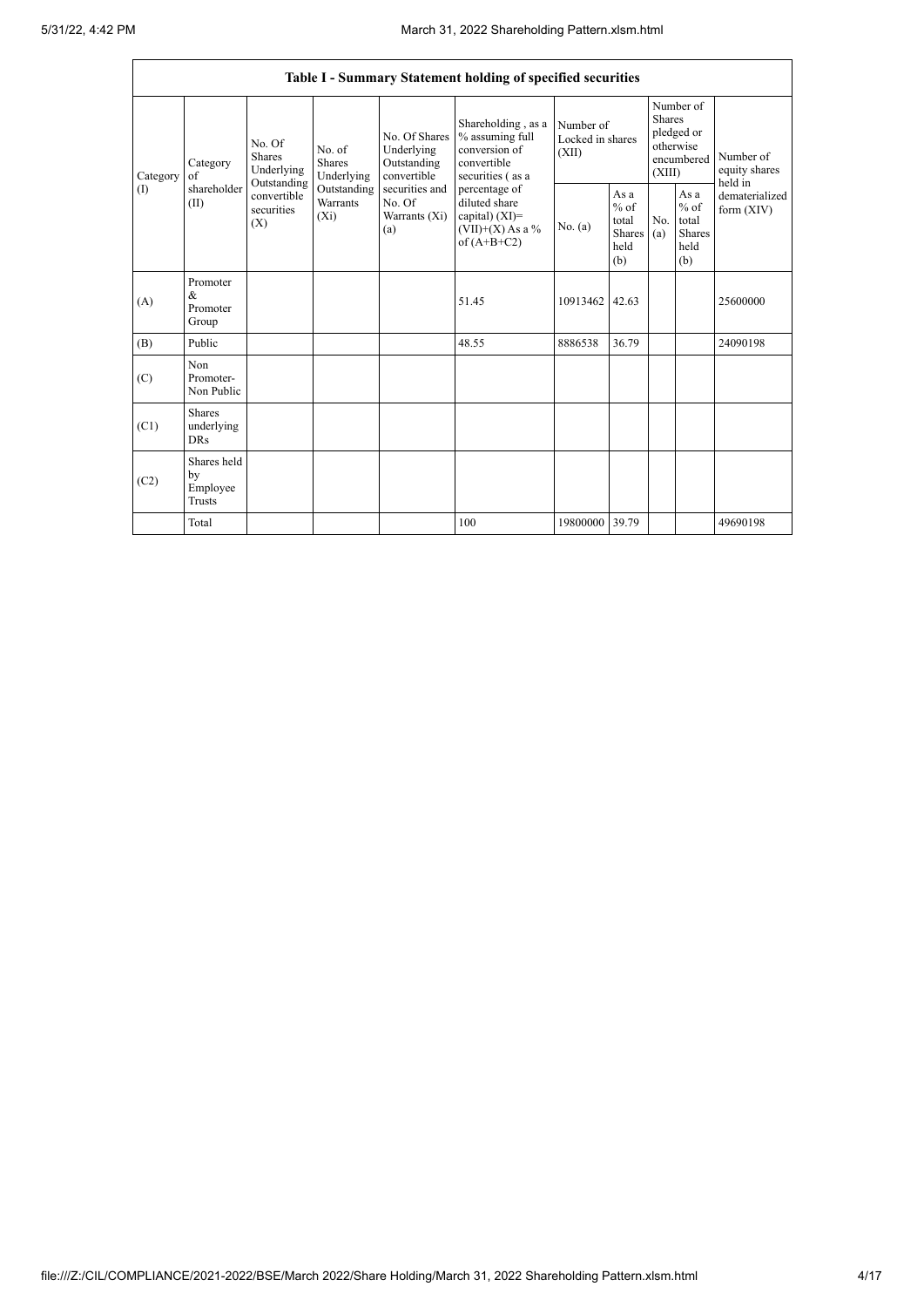|                                                                                                | Table II - Statement showing shareholding pattern of the Promoter and Promoter Group                                |                                                                              |                                             |                                 |                                    |                             |                                                  |                           |               |                                      |                           |
|------------------------------------------------------------------------------------------------|---------------------------------------------------------------------------------------------------------------------|------------------------------------------------------------------------------|---------------------------------------------|---------------------------------|------------------------------------|-----------------------------|--------------------------------------------------|---------------------------|---------------|--------------------------------------|---------------------------|
|                                                                                                |                                                                                                                     |                                                                              |                                             | No.<br>Of                       | No. Of                             | Total nos.                  | Shareholding<br>as a % of<br>total no. of        | class of securities (IX)  |               | Number of Voting Rights held in each |                           |
| Sr.                                                                                            | Category $\&$<br>Name of the<br>Shareholders (I)                                                                    | Nos. Of<br>shareholders<br>(III)                                             | No. of<br>fully paid<br>up equity<br>shares | Partly<br>paid-<br>up<br>equity | shares<br>underlying<br>Depository | shares<br>held<br>$(VII) =$ | shares<br>(calculated<br>as per                  | No of Voting (XIV) Rights |               |                                      | Total<br>as a %<br>of     |
|                                                                                                |                                                                                                                     |                                                                              | held $(IV)$                                 | shares<br>held<br>(V)           | Receipts<br>(VI)                   | $(IV)+$<br>$(V)$ + $(VI)$   | SCRR,<br>1957) (VIII)<br>As a % of<br>$(A+B+C2)$ | Class eg:<br>Χ            | Class<br>eg:y | Total                                | Total<br>Voting<br>rights |
| A                                                                                              | Table II - Statement showing shareholding pattern of the Promoter and Promoter Group                                |                                                                              |                                             |                                 |                                    |                             |                                                  |                           |               |                                      |                           |
| (1)                                                                                            | Indian                                                                                                              |                                                                              |                                             |                                 |                                    |                             |                                                  |                           |               |                                      |                           |
| (a)                                                                                            | Individuals/Hindu<br>undivided Family                                                                               | 16                                                                           | 25000000                                    |                                 |                                    | 25000000                    | 50.25                                            | 25000000                  |               | 25000000                             | 50.25                     |
| (d)                                                                                            | Any Other<br>(specify)                                                                                              | $\mathbf{1}$                                                                 | 600000                                      |                                 |                                    | 600000                      | 1.21                                             | 600000                    |               | 600000                               | 1.21                      |
| Sub-Total<br>(A)(1)                                                                            |                                                                                                                     | 17                                                                           | 25600000                                    |                                 |                                    | 25600000                    | 51.45                                            | 25600000                  |               | 25600000                             | 51.45                     |
| (2)                                                                                            | Foreign                                                                                                             |                                                                              |                                             |                                 |                                    |                             |                                                  |                           |               |                                      |                           |
| Total<br>Shareholding<br>of Promoter<br>and<br>Promoter<br>Group $(A)=$<br>$(A)(1)+(A)$<br>(2) |                                                                                                                     | 17                                                                           | 25600000                                    |                                 |                                    | 25600000                    | 51.45                                            | 25600000                  |               | 25600000                             | 51.45                     |
| B                                                                                              |                                                                                                                     | Table III - Statement showing shareholding pattern of the Public shareholder |                                             |                                 |                                    |                             |                                                  |                           |               |                                      |                           |
| (1)                                                                                            | Institutions                                                                                                        |                                                                              |                                             |                                 |                                    |                             |                                                  |                           |               |                                      |                           |
| (d)                                                                                            | Foreign Venture<br>Capital Investors                                                                                | $\mathbf{1}$                                                                 | 3571344                                     |                                 |                                    | 3571344                     | 7.18                                             | 3571344                   |               | 3571344                              | 7.18                      |
| Sub-Total<br>(B)(1)                                                                            |                                                                                                                     | 1                                                                            | 3571344                                     |                                 |                                    | 3571344                     | 7.18                                             | 3571344                   |               | 3571344                              | 7.18                      |
| (2)                                                                                            | Central<br>Government/<br>State<br>Government(s)<br>President of India                                              | 1                                                                            | 6543                                        |                                 |                                    | 6543                        | 0.01                                             | 6543                      |               | 6543                                 | 0.01                      |
| Sub-Total<br>(B)(2)                                                                            |                                                                                                                     | 1                                                                            | 6543                                        |                                 |                                    | 6543                        | 0.01                                             | 6543                      |               | 6543                                 | 0.01                      |
| (3)                                                                                            | Non-institutions                                                                                                    |                                                                              |                                             |                                 |                                    |                             |                                                  |                           |               |                                      |                           |
| (a(i))                                                                                         | Individuals -<br>i.Individual<br>shareholders<br>holding nominal<br>share capital up<br>to Rs. 2 lakhs.             | 3302                                                                         | 1660121                                     |                                 |                                    | 1660121                     | 3.34                                             | 1660121                   |               | 1660121                              | 3.34                      |
| (a(ii))                                                                                        | Individuals - ii.<br>Individual<br>shareholders<br>holding nominal<br>share capital in<br>excess of Rs. 2<br>lakhs. | 42                                                                           | 15827011                                    |                                 |                                    | 15827011 31.81              |                                                  | 15827011                  |               | 15827011                             | 31.81                     |
| (b)                                                                                            | NBFCs registered<br>with RBI                                                                                        | $\mathbf{1}$                                                                 | 500                                         |                                 |                                    | 500                         | $\boldsymbol{0}$                                 | 500                       |               | 500                                  | $\boldsymbol{0}$          |
| (e)                                                                                            | Any Other<br>(specify)                                                                                              | 196                                                                          | 3090481                                     |                                 |                                    | 3090481                     | 6.21                                             | 3090481                   |               | 3090481                              | 6.21                      |
| Sub-Total<br>(B)(3)                                                                            |                                                                                                                     | 3541                                                                         | 20578113                                    |                                 |                                    | 20578113                    | 41.36                                            | 20578113                  |               | 20578113                             | 41.36                     |
| <b>Total Public</b><br>Shareholding<br>$(B)=(B)(1)+$<br>$(B)(2)+(B)$<br>(3)                    |                                                                                                                     | 3543                                                                         | 24156000                                    |                                 |                                    | 24156000                    | 48.55                                            | 24156000                  |               | 24156000                             | 48.55                     |
| C                                                                                              | Table IV - Statement showing shareholding pattern of the Non Promoter- Non Public shareholder                       |                                                                              |                                             |                                 |                                    |                             |                                                  |                           |               |                                      |                           |
| Total (<br>$A+B+C2$ )                                                                          |                                                                                                                     | 3560                                                                         | 49756000                                    |                                 |                                    | 49756000                    | 100                                              | 49756000                  |               | 49756000                             | 100                       |
| Total<br>$(A+B+C)$                                                                             |                                                                                                                     | 3560                                                                         | 49756000                                    |                                 |                                    | 49756000                    | 100                                              | 49756000                  |               | 49756000                             | 100                       |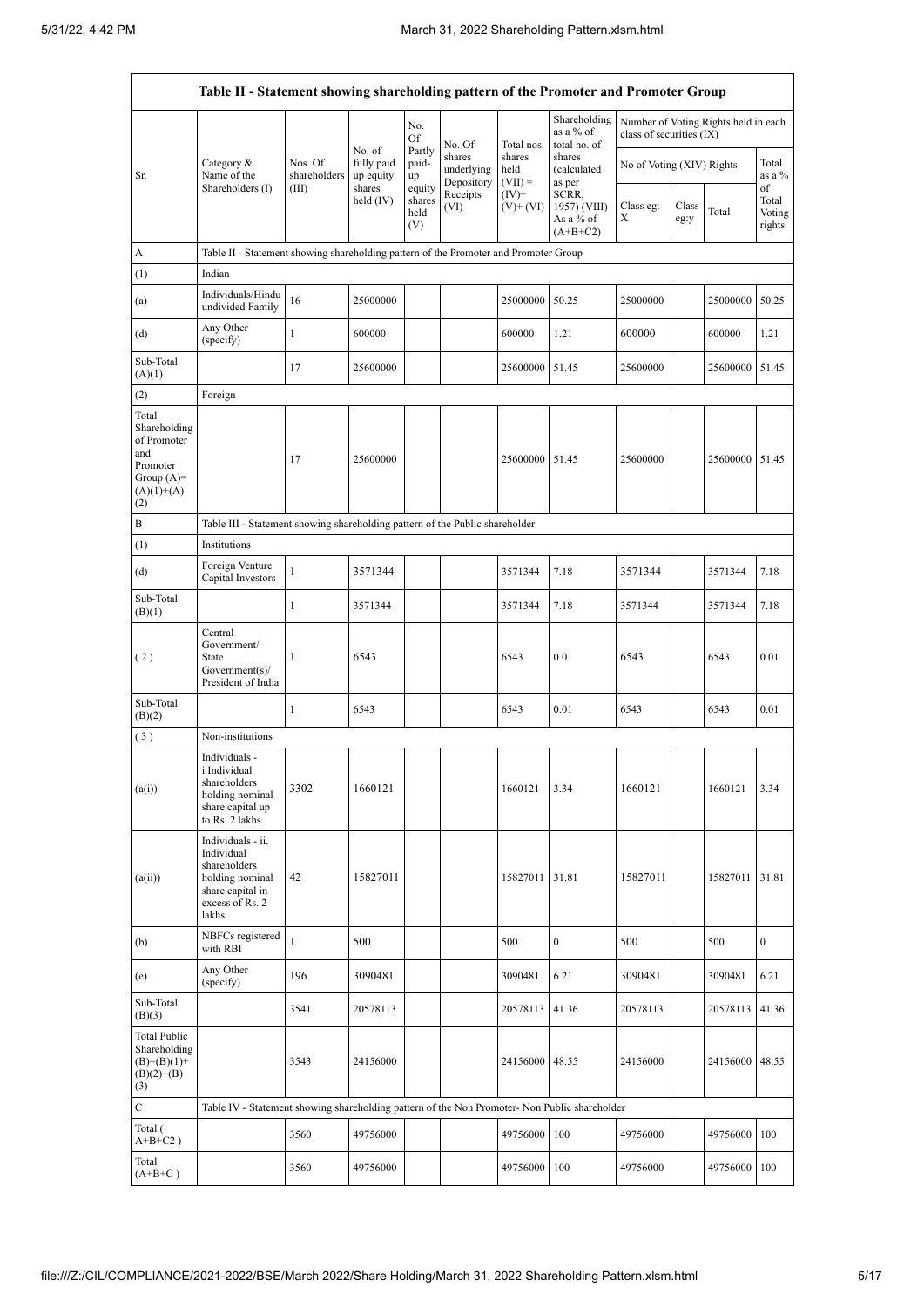|                                                                                         |                                                                                          |                                       |                                                                                                               | Table II - Statement showing shareholding pattern of the Promoter and Promoter Group          |                                        |                                                         |                                                                        |                                                         |                                           |
|-----------------------------------------------------------------------------------------|------------------------------------------------------------------------------------------|---------------------------------------|---------------------------------------------------------------------------------------------------------------|-----------------------------------------------------------------------------------------------|----------------------------------------|---------------------------------------------------------|------------------------------------------------------------------------|---------------------------------------------------------|-------------------------------------------|
|                                                                                         | No. Of<br><b>Shares</b><br>Underlying<br>Outstanding<br>convertible<br>securities<br>(X) | No. of<br><b>Shares</b><br>Underlying | No. Of Shares<br>Underlying<br>Outstanding<br>convertible<br>securities and<br>No. Of<br>Warrants (Xi)<br>(a) | Shareholding, as a %<br>assuming full<br>conversion of<br>convertible securities (            | Number of<br>Locked in shares<br>(XII) |                                                         | Number of<br>Shares<br>pledged or<br>otherwise<br>encumbered<br>(XIII) |                                                         | Number of<br>equity shares                |
| Sr.                                                                                     |                                                                                          | Outstanding<br>Warrants<br>$(X_i)$    |                                                                                                               | as a percentage of<br>diluted share capital)<br>$(XI) = (VII)+(X) As a %$<br>of $(A+B+C2)$    | No. (a)                                | As a<br>$%$ of<br>total<br><b>Shares</b><br>held<br>(b) | No.<br>(a)                                                             | As a<br>$%$ of<br>total<br><b>Shares</b><br>held<br>(b) | held in<br>dematerialized<br>form $(XIV)$ |
| А                                                                                       |                                                                                          |                                       |                                                                                                               | Table II - Statement showing shareholding pattern of the Promoter and Promoter Group          |                                        |                                                         |                                                                        |                                                         |                                           |
| (1)                                                                                     | Indian                                                                                   |                                       |                                                                                                               |                                                                                               |                                        |                                                         |                                                                        |                                                         |                                           |
| (a)                                                                                     |                                                                                          |                                       |                                                                                                               | 50.25                                                                                         | 10699989                               | 42.8                                                    |                                                                        |                                                         | 25000000                                  |
| (d)                                                                                     |                                                                                          |                                       |                                                                                                               | 1.21                                                                                          | 213473                                 | 35.58                                                   |                                                                        |                                                         | 600000                                    |
| Sub-Total (A)<br>(1)                                                                    |                                                                                          |                                       |                                                                                                               | 51.45                                                                                         | 10913462                               | 42.63                                                   |                                                                        |                                                         | 25600000                                  |
| (2)                                                                                     | Foreign                                                                                  |                                       |                                                                                                               |                                                                                               |                                        |                                                         |                                                                        |                                                         |                                           |
| Total<br>Shareholding<br>of Promoter<br>and Promoter<br>Group $(A)=$<br>$(A)(1)+(A)(2)$ |                                                                                          |                                       |                                                                                                               | 51.45                                                                                         | 10913462                               | 42.63                                                   |                                                                        |                                                         | 25600000                                  |
| B                                                                                       |                                                                                          |                                       |                                                                                                               | Table III - Statement showing shareholding pattern of the Public shareholder                  |                                        |                                                         |                                                                        |                                                         |                                           |
| (1)                                                                                     | Institutions                                                                             |                                       |                                                                                                               |                                                                                               |                                        |                                                         |                                                                        |                                                         |                                           |
| (d)                                                                                     |                                                                                          |                                       |                                                                                                               | 7.18                                                                                          | 2000000                                | 56                                                      |                                                                        |                                                         | 3571344                                   |
| Sub-Total (B)<br>(1)                                                                    |                                                                                          |                                       |                                                                                                               | 7.18                                                                                          | 2000000                                | 56                                                      |                                                                        |                                                         | 3571344                                   |
| (2)                                                                                     |                                                                                          |                                       |                                                                                                               | 0.01                                                                                          | $\boldsymbol{0}$                       | $\mathbf{0}$                                            |                                                                        |                                                         | 6543                                      |
| Sub-Total (B)<br>(2)                                                                    |                                                                                          |                                       |                                                                                                               | 0.01                                                                                          | $\mathbf{0}$                           | $\mathbf{0}$                                            |                                                                        |                                                         | 6543                                      |
| (3)                                                                                     | Non-institutions                                                                         |                                       |                                                                                                               |                                                                                               |                                        |                                                         |                                                                        |                                                         |                                           |
| (a(i))                                                                                  |                                                                                          |                                       |                                                                                                               | 3.34                                                                                          | $\boldsymbol{0}$                       | $\boldsymbol{0}$                                        |                                                                        |                                                         | 1596319                                   |
| (a(ii))                                                                                 |                                                                                          |                                       |                                                                                                               | 31.81                                                                                         | 6886538                                | 43.51                                                   |                                                                        |                                                         | 15827011                                  |
| (b)                                                                                     |                                                                                          |                                       |                                                                                                               | $\boldsymbol{0}$                                                                              | $\boldsymbol{0}$                       | $\boldsymbol{0}$                                        |                                                                        |                                                         | 500                                       |
| (e)                                                                                     |                                                                                          |                                       |                                                                                                               | 6.21                                                                                          | $\boldsymbol{0}$                       | $\boldsymbol{0}$                                        |                                                                        |                                                         | 3088481                                   |
| Sub-Total (B)<br>(3)                                                                    |                                                                                          |                                       |                                                                                                               | 41.36                                                                                         | 6886538                                | 33.47                                                   |                                                                        |                                                         | 20512311                                  |
| Total Public<br>Shareholding<br>$(B)=(B)(1)+$<br>$(B)(2)+(B)(3)$                        |                                                                                          |                                       |                                                                                                               | 48.55                                                                                         | 8886538                                | 36.79                                                   |                                                                        |                                                         | 24090198                                  |
| С                                                                                       |                                                                                          |                                       |                                                                                                               | Table IV - Statement showing shareholding pattern of the Non Promoter- Non Public shareholder |                                        |                                                         |                                                                        |                                                         |                                           |
| Total (<br>$A+B+C2$ )                                                                   |                                                                                          |                                       |                                                                                                               | 100                                                                                           | 19800000                               | 39.79                                                   |                                                                        |                                                         | 49690198                                  |
| Total<br>$(A+B+C)$                                                                      |                                                                                          |                                       |                                                                                                               | 100                                                                                           | 19800000 39.79                         |                                                         |                                                                        |                                                         | 49690198                                  |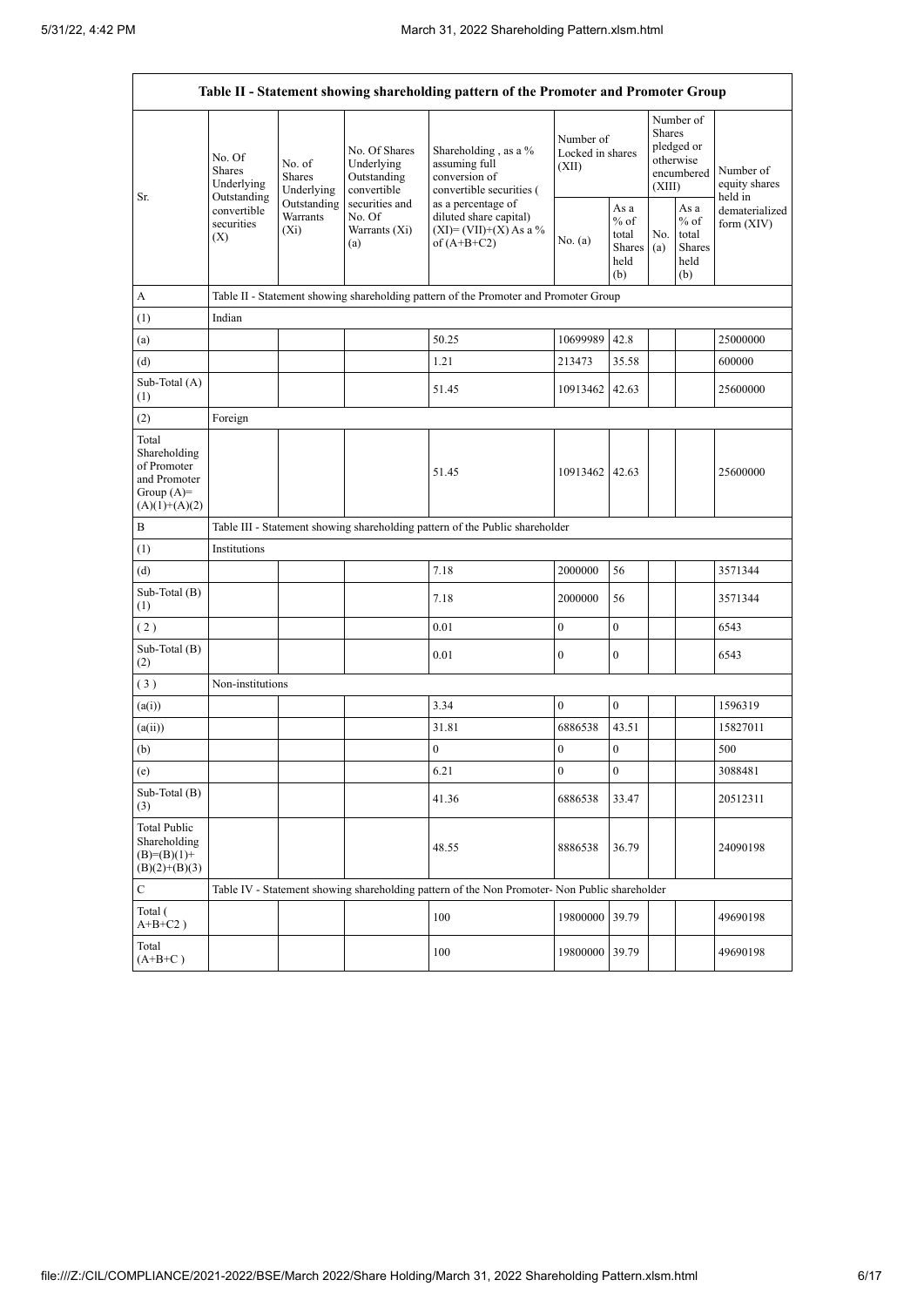|                                                                                                                                                                                             |                      |                 |                         | Individuals/Hindu undivided Family |                         |                         |             |
|---------------------------------------------------------------------------------------------------------------------------------------------------------------------------------------------|----------------------|-----------------|-------------------------|------------------------------------|-------------------------|-------------------------|-------------|
| Searial No.                                                                                                                                                                                 | $\mathbf{1}$         | $\overline{c}$  | $\overline{\mathbf{3}}$ | $\overline{\mathcal{L}}$           | 5                       | 6                       | $\tau$      |
| Name of the<br>Shareholders (I)                                                                                                                                                             | Arun Kumar<br>Poddar | Kamal<br>Poddar | Vinita Patodia          | Sunil Kumar<br>Patodia             | Suyash Sunil<br>Patodia | Hemlata Kamal<br>Poddar | Sonu Poddar |
| PAN $(II)$                                                                                                                                                                                  | ANHPP9477G           | AJNPP5353K      | ADTPP7048M              | AAXPP0203B                         | CNXPP1439A              | AMJPP9451H              | AGIPC0029R  |
| No. of fully paid<br>up equity shares<br>held $(IV)$                                                                                                                                        | 4050000              | 4000000         | 3612500                 | 2588500                            | 2300000                 | 2000000                 | 2000000     |
| No. Of Partly paid-<br>up equity shares<br>held(V)                                                                                                                                          |                      |                 |                         |                                    |                         |                         |             |
| No. Of shares<br>underlying<br>Depository<br>Receipts (VI)                                                                                                                                  |                      |                 |                         |                                    |                         |                         |             |
| Total nos. shares<br>held $(VII) = (IV) +$<br>$(V)$ + $(VI)$                                                                                                                                | 4050000              | 4000000         | 3612500                 | 2588500                            | 2300000                 | 2000000                 | 2000000     |
| Shareholding as a<br>% of total no. of<br>shares (calculated<br>as per SCRR,<br>1957) (VIII) As a<br>% of $(A+B+C2)$                                                                        | 8.14                 | 8.04            | 7.26                    | 5.2                                | 4.62                    | 4.02                    | 4.02        |
| Number of Voting Rights held in each class of securities (IX)                                                                                                                               |                      |                 |                         |                                    |                         |                         |             |
| Class eg: $X$                                                                                                                                                                               | 4050000              | 4000000         | 3612500                 | 2588500                            | 2300000                 | 2000000                 | 2000000     |
| Class eg:y                                                                                                                                                                                  |                      |                 |                         |                                    |                         |                         |             |
| Total                                                                                                                                                                                       | 4050000              | 4000000         | 3612500                 | 2588500                            | 2300000                 | 2000000                 | 2000000     |
| Total as a % of<br>Total Voting rights                                                                                                                                                      | 8.14                 | 8.04            | 7.26                    | 5.2                                | 4.62                    | 4.02                    | 4.02        |
| No. Of Shares<br>Underlying<br>Outstanding<br>convertible<br>securities $(X)$                                                                                                               |                      |                 |                         |                                    |                         |                         |             |
| No. of Shares<br>Underlying<br>Outstanding<br>Warrants (Xi)                                                                                                                                 |                      |                 |                         |                                    |                         |                         |             |
| No. Of Shares<br>Underlying<br>Outstanding<br>convertible<br>securities and No.<br>Of Warrants (Xi)<br>(a)                                                                                  |                      |                 |                         |                                    |                         |                         |             |
| Shareholding, as a<br>% assuming full<br>conversion of<br>convertible<br>securities (as a<br>percentage of<br>diluted share<br>capital) $(XI)$ =<br>$(VII)+(Xi)(a) As a$<br>% of $(A+B+C2)$ | 8.14                 | 8.04            | 7.26                    | 5.2                                | 4.62                    | 4.02                    | 4.02        |
| Number of Locked in shares (XII)                                                                                                                                                            |                      |                 |                         |                                    |                         |                         |             |
| No. (a)                                                                                                                                                                                     | 1950000              | 1499989         | 2000000                 | 1350000                            | 2000000                 | 1150000                 | 750000      |
| As a % of total<br>Shares held (b)                                                                                                                                                          | 48.15                | 37.5            | 55.36                   | 52.15                              | 86.96                   | 57.5                    | 37.5        |
| Number of Shares pledged or otherwise encumbered (XIII)                                                                                                                                     |                      |                 |                         |                                    |                         |                         |             |
| No. (a)<br>As a % of total<br>Shares held (b)                                                                                                                                               |                      |                 |                         |                                    |                         |                         |             |
| Number of equity<br>shares held in<br>dematerialized<br>form $(XIV)$                                                                                                                        | 4050000              | 4000000         | 3612500                 | 2588500                            | 2300000                 | 2000000                 | 2000000     |
| Reason for not providing PAN                                                                                                                                                                |                      |                 |                         |                                    |                         |                         |             |
| Reason for not<br>providing PAN                                                                                                                                                             |                      |                 |                         |                                    |                         |                         |             |
| Shareholder type                                                                                                                                                                            | Promoter             | Promoter        | Promoter                | Promoter                           | Promoter                | Promoter                | Promoter    |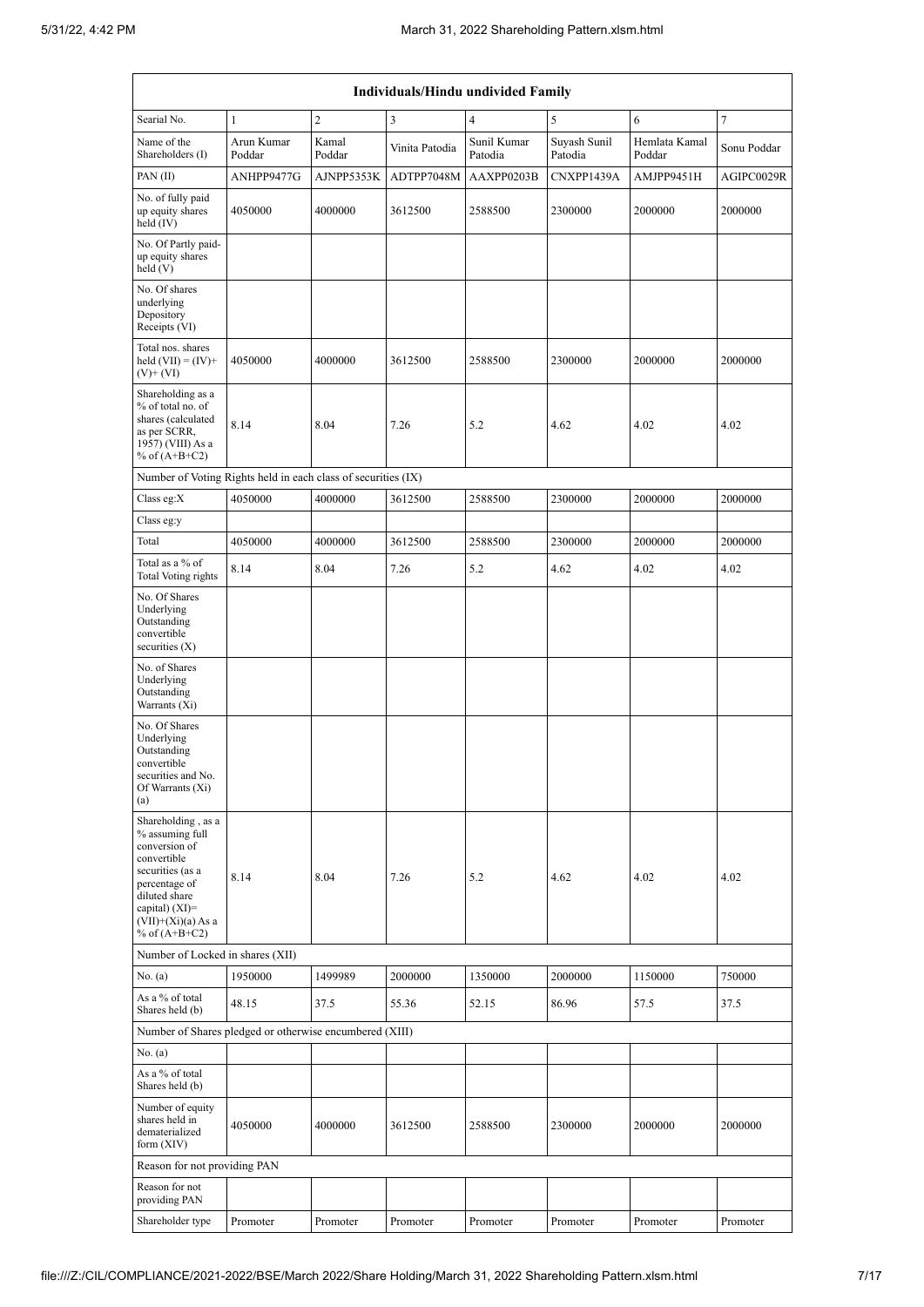|                                                                                                                                                                                          | Individuals/Hindu undivided Family |                |                        |                        |                              |                               |                          |  |  |
|------------------------------------------------------------------------------------------------------------------------------------------------------------------------------------------|------------------------------------|----------------|------------------------|------------------------|------------------------------|-------------------------------|--------------------------|--|--|
| Searial No.                                                                                                                                                                              | 8                                  | 9              | 10                     | 11                     | 12                           | 13                            | 14                       |  |  |
| Name of the<br>Shareholders (I)                                                                                                                                                          | Archana Anil<br>Patodia            | Anil C Patodia | Aastha Anil<br>Patodia | Aayush Anil<br>Patodia | Anil Chothmal<br>Patodia HUF | Sunil Chothmal<br>Patodia HUF | Arun Kumar<br>Poddar HUF |  |  |
| PAN(II)                                                                                                                                                                                  | AGZPP2397L                         | AFMPP7771G     | CYRPP9441H             | CNXPP1381D             | AAAHA4542B                   | AAAHS9276C                    | AAMHA1752K               |  |  |
| No. of fully paid<br>up equity shares<br>held (IV)                                                                                                                                       | 1575000                            | 1100000        | 300000                 | 300000                 | 300000                       | 300000                        | 225000                   |  |  |
| No. Of Partly paid-<br>up equity shares<br>held(V)                                                                                                                                       |                                    |                |                        |                        |                              |                               |                          |  |  |
| No. Of shares<br>underlying<br>Depository<br>Receipts (VI)                                                                                                                               |                                    |                |                        |                        |                              |                               |                          |  |  |
| Total nos. shares<br>held $(VII) = (IV) +$<br>$(V)$ + $(VI)$                                                                                                                             | 1575000                            | 1100000        | 300000                 | 300000                 | 300000                       | 300000                        | 225000                   |  |  |
| Shareholding as a<br>% of total no. of<br>shares (calculated<br>as per SCRR,<br>1957) (VIII) As a<br>% of $(A+B+C2)$                                                                     | 3.17                               | 2.21           | 0.6                    | 0.6                    | 0.6                          | 0.6                           | 0.45                     |  |  |
| Number of Voting Rights held in each class of securities (IX)                                                                                                                            |                                    |                |                        |                        |                              |                               |                          |  |  |
| Class eg: $X$                                                                                                                                                                            | 1575000                            | 1100000        | 300000                 | 300000                 | 300000                       | 300000                        | 225000                   |  |  |
| Class eg:y                                                                                                                                                                               |                                    |                |                        |                        |                              |                               |                          |  |  |
| Total                                                                                                                                                                                    | 1575000                            | 1100000        | 300000                 | 300000                 | 300000                       | 300000                        | 225000                   |  |  |
| Total as a % of<br>Total Voting rights                                                                                                                                                   | 3.17                               | 2.21           | 0.6                    | 0.6                    | 0.6                          | 0.6                           | 0.45                     |  |  |
| No. Of Shares<br>Underlying<br>Outstanding<br>convertible<br>securities $(X)$                                                                                                            |                                    |                |                        |                        |                              |                               |                          |  |  |
| No. of Shares<br>Underlying<br>Outstanding<br>Warrants (Xi)                                                                                                                              |                                    |                |                        |                        |                              |                               |                          |  |  |
| No. Of Shares<br>Underlying<br>Outstanding<br>convertible<br>securities and No.<br>Of Warrants (Xi)<br>(a)                                                                               |                                    |                |                        |                        |                              |                               |                          |  |  |
| Shareholding, as a<br>% assuming full<br>conversion of<br>convertible<br>securities (as a<br>percentage of<br>diluted share<br>capital) (XI)=<br>$(VII)+(Xi)(a) As a$<br>% of $(A+B+C2)$ | 3.17                               | 2.21           | 0.6                    | 0.6                    | 0.6                          | 0.6                           | 0.45                     |  |  |
| Number of Locked in shares (XII)                                                                                                                                                         |                                    |                |                        |                        |                              |                               |                          |  |  |
| No. (a)                                                                                                                                                                                  | $\boldsymbol{0}$                   | 0              | $\boldsymbol{0}$       | $\boldsymbol{0}$       | $\boldsymbol{0}$             | 0                             | $\boldsymbol{0}$         |  |  |
| As a % of total<br>Shares held (b)                                                                                                                                                       | $\mathbf{0}$                       | $\mathbf{0}$   | $\boldsymbol{0}$       | $\boldsymbol{0}$       | $\boldsymbol{0}$             | 0                             | $\boldsymbol{0}$         |  |  |
| Number of Shares pledged or otherwise encumbered (XIII)                                                                                                                                  |                                    |                |                        |                        |                              |                               |                          |  |  |
| No. (a)<br>As a % of total<br>Shares held (b)                                                                                                                                            |                                    |                |                        |                        |                              |                               |                          |  |  |
| Number of equity<br>shares held in<br>dematerialized<br>form $(XIV)$                                                                                                                     | 1575000                            | 1100000        | 300000                 | 300000                 | 300000                       | 300000                        | 225000                   |  |  |
| Reason for not providing PAN                                                                                                                                                             |                                    |                |                        |                        |                              |                               |                          |  |  |
| Reason for not<br>providing PAN                                                                                                                                                          |                                    |                |                        |                        |                              |                               |                          |  |  |
| Shareholder type                                                                                                                                                                         | Promoter                           | Promoter       | Promoter               | Promoter               | Promoter                     | Promoter                      | Promoter                 |  |  |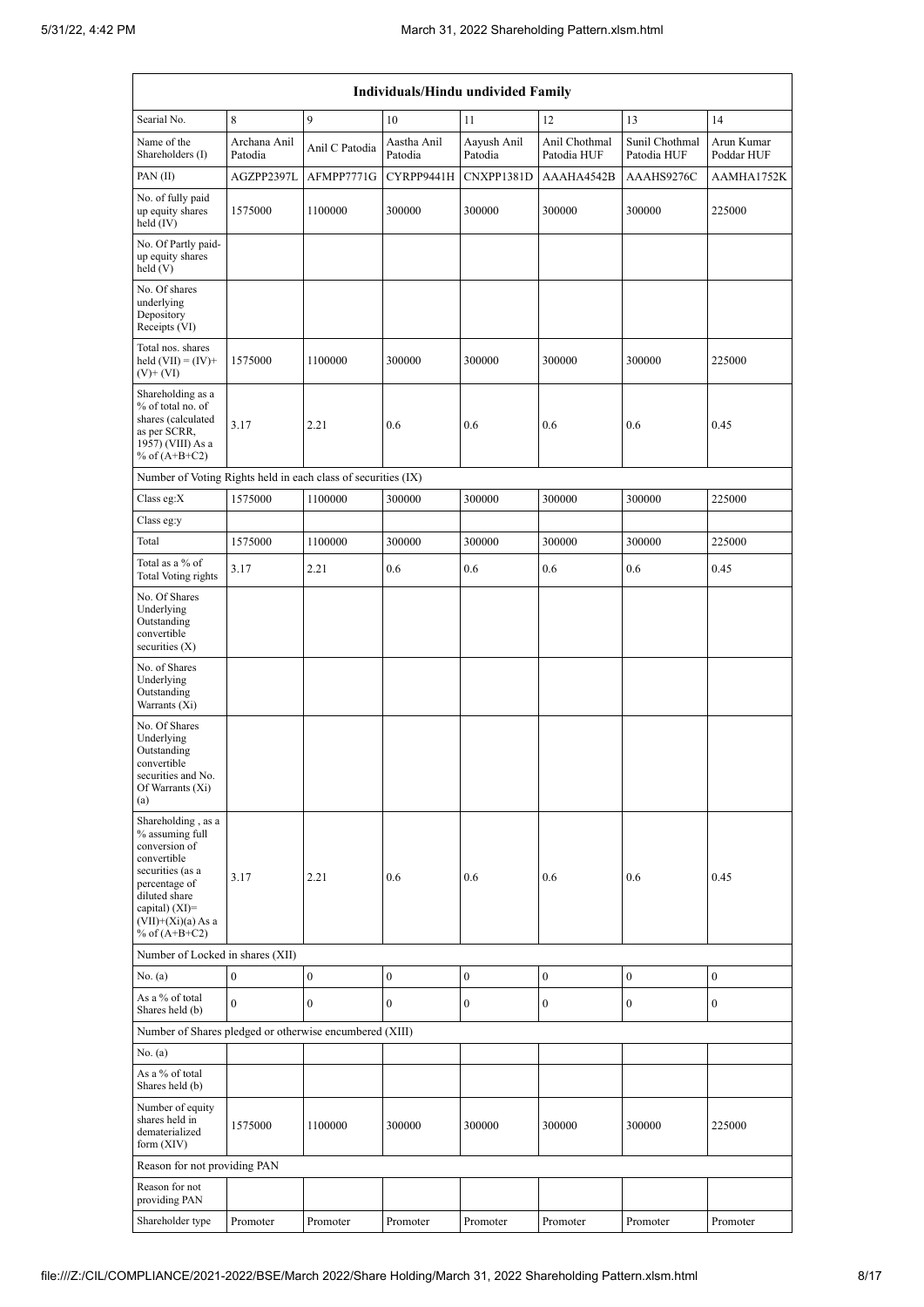|                                                                                                                                                                                             | Individuals/Hindu undivided Family                            |                  |                       |  |  |  |  |  |  |
|---------------------------------------------------------------------------------------------------------------------------------------------------------------------------------------------|---------------------------------------------------------------|------------------|-----------------------|--|--|--|--|--|--|
| Searial No.                                                                                                                                                                                 | 15                                                            | 16               |                       |  |  |  |  |  |  |
| Name of the<br>Shareholders (I)                                                                                                                                                             | Kamal Poddar HUF                                              | Shreya Patodia   | Click here to go back |  |  |  |  |  |  |
| PAN(II)                                                                                                                                                                                     | AAHHK1927M                                                    | BSHPP9169F       | Total                 |  |  |  |  |  |  |
| No. of fully paid<br>up equity shares<br>held $(IV)$                                                                                                                                        | 225000                                                        | 124000           | 25000000              |  |  |  |  |  |  |
| No. Of Partly paid-<br>up equity shares<br>held(V)                                                                                                                                          |                                                               |                  |                       |  |  |  |  |  |  |
| No. Of shares<br>underlying<br>Depository<br>Receipts (VI)                                                                                                                                  |                                                               |                  |                       |  |  |  |  |  |  |
| Total nos. shares<br>held $(VII) = (IV) +$<br>$(V)$ + $(VI)$                                                                                                                                | 225000                                                        | 124000           | 25000000              |  |  |  |  |  |  |
| Shareholding as a<br>% of total no. of<br>shares (calculated<br>as per SCRR,<br>1957) (VIII) As a<br>% of $(A+B+C2)$                                                                        | 0.45                                                          | 0.25             | 50.25                 |  |  |  |  |  |  |
|                                                                                                                                                                                             | Number of Voting Rights held in each class of securities (IX) |                  |                       |  |  |  |  |  |  |
| Class eg: $X$                                                                                                                                                                               | 225000                                                        | 124000           | 25000000              |  |  |  |  |  |  |
| Class eg:y                                                                                                                                                                                  |                                                               |                  |                       |  |  |  |  |  |  |
| Total                                                                                                                                                                                       | 225000                                                        | 124000           | 25000000              |  |  |  |  |  |  |
| Total as a % of<br>Total Voting rights                                                                                                                                                      | 0.45                                                          | 0.25             | 50.25                 |  |  |  |  |  |  |
| No. Of Shares<br>Underlying<br>Outstanding<br>convertible<br>securities $(X)$                                                                                                               |                                                               |                  |                       |  |  |  |  |  |  |
| No. of Shares<br>Underlying<br>Outstanding<br>Warrants (Xi)                                                                                                                                 |                                                               |                  |                       |  |  |  |  |  |  |
| No. Of Shares<br>Underlying<br>Outstanding<br>convertible<br>securities and No.<br>Of Warrants (Xi)<br>(a)                                                                                  |                                                               |                  |                       |  |  |  |  |  |  |
| Shareholding, as a<br>% assuming full<br>conversion of<br>convertible<br>securities (as a<br>percentage of<br>diluted share<br>capital) $(XI)$ =<br>$(VII)+(Xi)(a)$ As a<br>% of $(A+B+C2)$ | 0.45                                                          | 0.25             | 50.25                 |  |  |  |  |  |  |
| Number of Locked in shares (XII)                                                                                                                                                            |                                                               |                  |                       |  |  |  |  |  |  |
| No. (a)                                                                                                                                                                                     | $\boldsymbol{0}$                                              | $\boldsymbol{0}$ | 10699989              |  |  |  |  |  |  |
| As a % of total<br>Shares held (b)                                                                                                                                                          | $\mathbf{0}$                                                  | $\mathbf{0}$     | 42.8                  |  |  |  |  |  |  |
|                                                                                                                                                                                             | Number of Shares pledged or otherwise encumbered (XIII)       |                  |                       |  |  |  |  |  |  |
| No. (a)<br>As a % of total<br>Shares held (b)                                                                                                                                               |                                                               |                  |                       |  |  |  |  |  |  |
| Number of equity<br>shares held in<br>dematerialized<br>form $(XIV)$                                                                                                                        | 225000                                                        | 124000           | 25000000              |  |  |  |  |  |  |
| Reason for not providing PAN                                                                                                                                                                |                                                               |                  |                       |  |  |  |  |  |  |
| Reason for not<br>providing PAN                                                                                                                                                             |                                                               |                  |                       |  |  |  |  |  |  |
| Shareholder type                                                                                                                                                                            | Promoter                                                      | Promoter         |                       |  |  |  |  |  |  |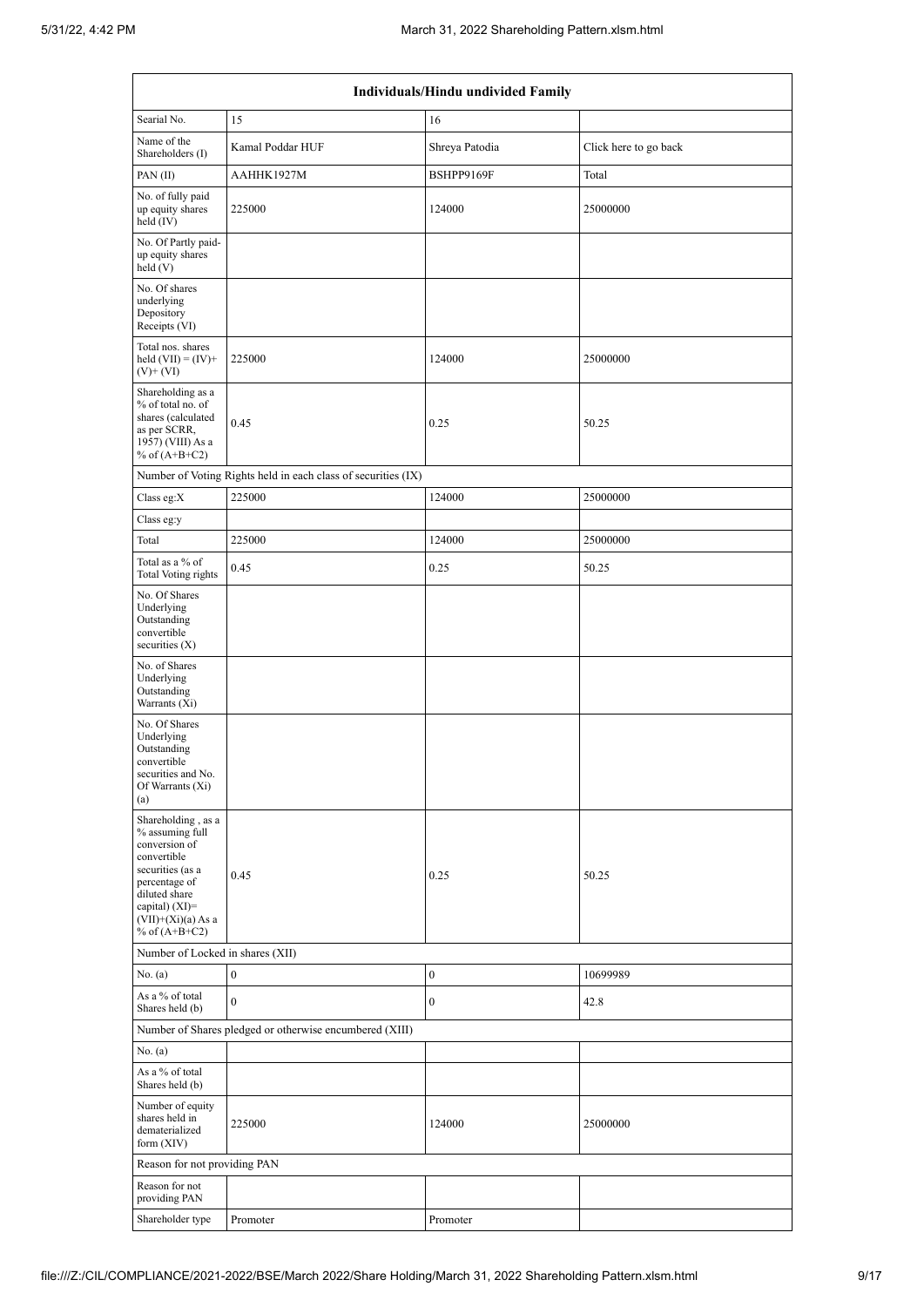|                                                                                                                                                                                      | Any Other (specify)                                           |                       |  |  |  |  |  |  |
|--------------------------------------------------------------------------------------------------------------------------------------------------------------------------------------|---------------------------------------------------------------|-----------------------|--|--|--|--|--|--|
| Searial No.                                                                                                                                                                          | $\mathbf{1}$                                                  |                       |  |  |  |  |  |  |
| Category                                                                                                                                                                             | <b>Bodies Corporate</b>                                       | Click here to go back |  |  |  |  |  |  |
| Name of the<br>Shareholders (I)                                                                                                                                                      | Shree Shakambhari Exims Private Limited                       |                       |  |  |  |  |  |  |
| PAN $(II)$                                                                                                                                                                           | AAACU9556A                                                    | Total                 |  |  |  |  |  |  |
| No. of the<br>Shareholders (I)                                                                                                                                                       | $\mathbf{1}$                                                  | 1                     |  |  |  |  |  |  |
| No. of fully paid<br>up equity shares<br>held $(IV)$                                                                                                                                 | 600000                                                        | 600000                |  |  |  |  |  |  |
| No. Of Partly paid-<br>up equity shares<br>held(V)                                                                                                                                   |                                                               |                       |  |  |  |  |  |  |
| No. Of shares<br>underlying<br>Depository<br>Receipts (VI)                                                                                                                           |                                                               |                       |  |  |  |  |  |  |
| Total nos. shares<br>held $(VII) = (IV) +$<br>$(V)$ + $(VI)$                                                                                                                         | 600000                                                        | 600000                |  |  |  |  |  |  |
| Shareholding as a<br>% of total no. of<br>shares (calculated<br>as per SCRR,<br>1957) (VIII) As a<br>% of $(A+B+C2)$                                                                 | 1.21                                                          | 1.21                  |  |  |  |  |  |  |
|                                                                                                                                                                                      | Number of Voting Rights held in each class of securities (IX) |                       |  |  |  |  |  |  |
| Class eg: X                                                                                                                                                                          | 600000                                                        | 600000                |  |  |  |  |  |  |
| Class eg:y                                                                                                                                                                           |                                                               |                       |  |  |  |  |  |  |
| Total                                                                                                                                                                                | 600000                                                        | 600000                |  |  |  |  |  |  |
| Total as a % of<br><b>Total Voting rights</b>                                                                                                                                        | 1.21                                                          | 1.21                  |  |  |  |  |  |  |
| No. Of Shares<br>Underlying<br>Outstanding<br>convertible<br>securities $(X)$                                                                                                        |                                                               |                       |  |  |  |  |  |  |
| No. of Shares<br>Underlying<br>Outstanding<br>Warrants (Xi)                                                                                                                          |                                                               |                       |  |  |  |  |  |  |
| No. Of Shares<br>Underlying<br>Outstanding<br>convertible<br>securities and No.<br>Of Warrants (Xi)<br>(a)                                                                           |                                                               |                       |  |  |  |  |  |  |
| Shareholding, as a<br>% assuming full<br>conversion of<br>convertible<br>securities (as a<br>percentage of<br>diluted share<br>capital) (XI)=<br>$(VII)+(X)$ As a %<br>of $(A+B+C2)$ | 1.21                                                          | 1.21                  |  |  |  |  |  |  |
| Number of Locked in shares (XII)                                                                                                                                                     |                                                               |                       |  |  |  |  |  |  |
| No. (a)                                                                                                                                                                              | 213473                                                        | 213473                |  |  |  |  |  |  |
| As a % of total<br>Shares held (b)                                                                                                                                                   | 35.58                                                         | 35.58                 |  |  |  |  |  |  |
|                                                                                                                                                                                      | Number of Shares pledged or otherwise encumbered (XIII)       |                       |  |  |  |  |  |  |
| No. (a)                                                                                                                                                                              |                                                               |                       |  |  |  |  |  |  |
| As a % of total<br>Shares held (b)                                                                                                                                                   |                                                               |                       |  |  |  |  |  |  |
| Number of equity<br>shares held in<br>dematerialized<br>form $(XIV)$                                                                                                                 | 600000                                                        | 600000                |  |  |  |  |  |  |
| Reason for not providing PAN                                                                                                                                                         |                                                               |                       |  |  |  |  |  |  |
| Reason for not                                                                                                                                                                       |                                                               |                       |  |  |  |  |  |  |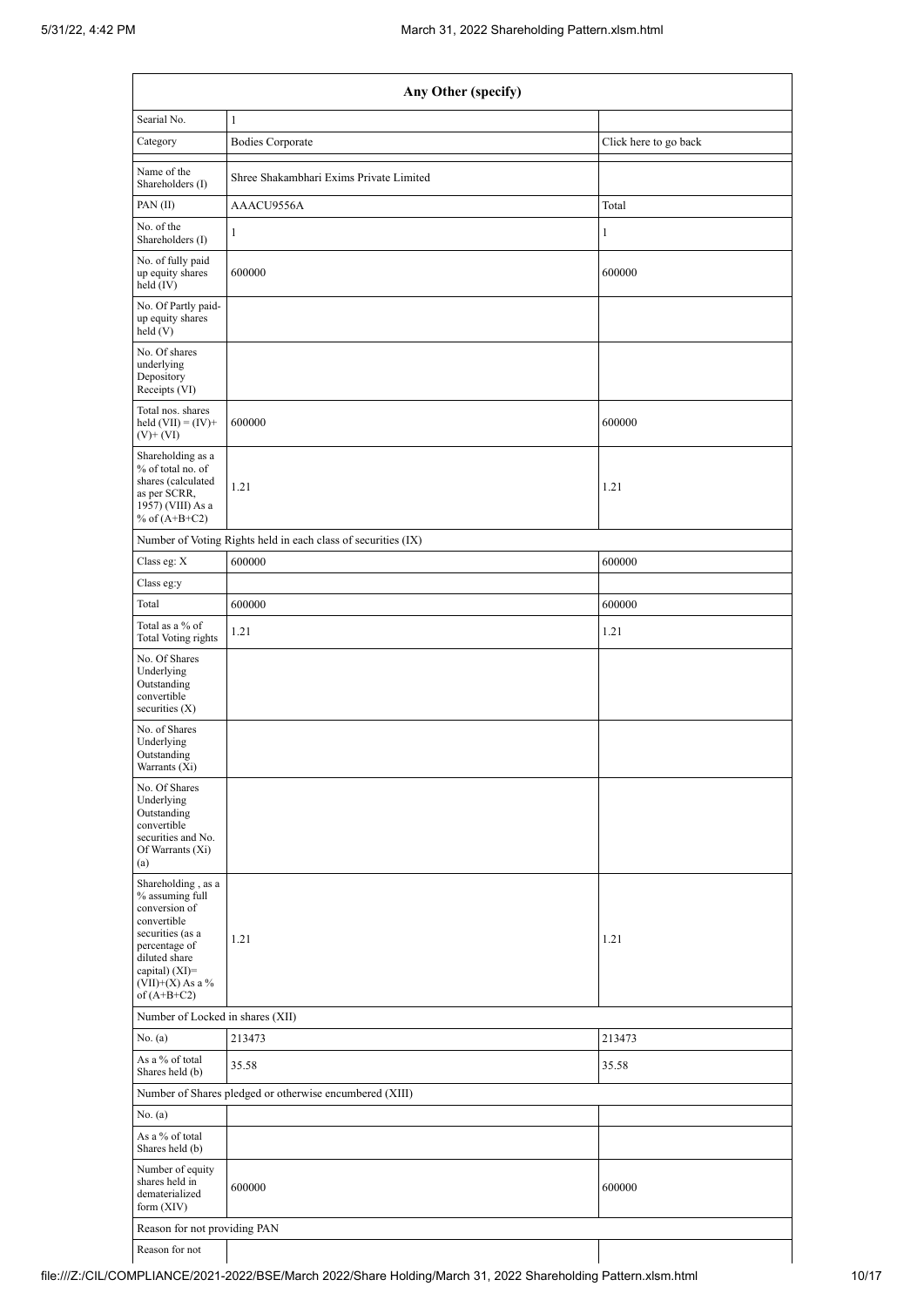| .<br>.<br>$\mathbf{r}$<br>providing PAN |                      |  |
|-----------------------------------------|----------------------|--|
| $\sim$<br>Shareholder type<br>$\sim$ 1  | Promoter<br>-------- |  |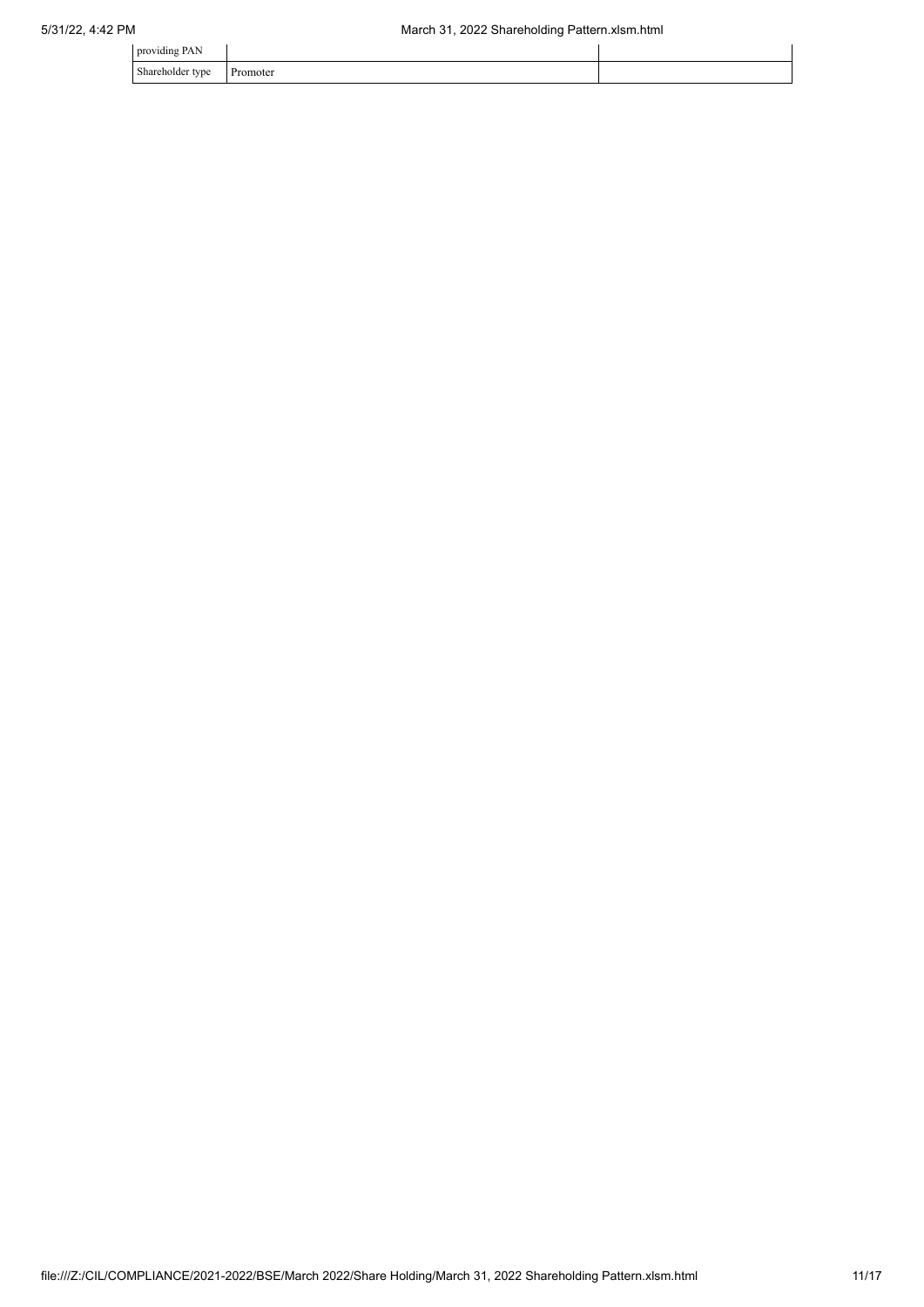| <b>Foreign Venture Capital Investors</b>                                                                                                                                             |                                                               |                       |  |  |  |  |  |  |  |  |
|--------------------------------------------------------------------------------------------------------------------------------------------------------------------------------------|---------------------------------------------------------------|-----------------------|--|--|--|--|--|--|--|--|
| Searial No.<br>$\mathbf{1}$                                                                                                                                                          |                                                               |                       |  |  |  |  |  |  |  |  |
| Name of the<br>Shareholders (I)                                                                                                                                                      | Genesis Grand General Trading L.L.C                           | Click here to go back |  |  |  |  |  |  |  |  |
| PAN(II)                                                                                                                                                                              | AAHCG8252G                                                    | Total                 |  |  |  |  |  |  |  |  |
| No. of fully paid<br>up equity shares<br>held (IV)                                                                                                                                   | 3571344                                                       | 3571344               |  |  |  |  |  |  |  |  |
| No. Of Partly paid-<br>up equity shares<br>held(V)                                                                                                                                   |                                                               |                       |  |  |  |  |  |  |  |  |
| No. Of shares<br>underlying<br>Depository<br>Receipts (VI)                                                                                                                           |                                                               |                       |  |  |  |  |  |  |  |  |
| Total nos. shares<br>held $(VII) = (IV) +$<br>$(V)$ + $(VI)$                                                                                                                         | 3571344                                                       | 3571344               |  |  |  |  |  |  |  |  |
| Shareholding as a<br>% of total no. of<br>shares (calculated<br>as per SCRR,<br>1957) (VIII) As a<br>% of $(A+B+C2)$                                                                 | 7.18                                                          | 7.18                  |  |  |  |  |  |  |  |  |
|                                                                                                                                                                                      | Number of Voting Rights held in each class of securities (IX) |                       |  |  |  |  |  |  |  |  |
| Class eg: X                                                                                                                                                                          | 3571344                                                       | 3571344               |  |  |  |  |  |  |  |  |
| Class eg:y                                                                                                                                                                           |                                                               |                       |  |  |  |  |  |  |  |  |
| Total                                                                                                                                                                                | 3571344                                                       | 3571344               |  |  |  |  |  |  |  |  |
| Total as a % of<br>Total Voting rights                                                                                                                                               | 7.18                                                          | 7.18                  |  |  |  |  |  |  |  |  |
| No. Of Shares<br>Underlying<br>Outstanding<br>convertible<br>securities $(X)$                                                                                                        |                                                               |                       |  |  |  |  |  |  |  |  |
| No. of Shares<br>Underlying<br>Outstanding<br>Warrants (Xi)                                                                                                                          |                                                               |                       |  |  |  |  |  |  |  |  |
| No. Of Shares<br>Underlying<br>Outstanding<br>convertible<br>securities and No.<br>Of Warrants (Xi)<br>(a)                                                                           |                                                               |                       |  |  |  |  |  |  |  |  |
| Shareholding, as a<br>% assuming full<br>conversion of<br>convertible<br>securities (as a<br>percentage of<br>diluted share<br>capital) (XI)=<br>$(VII)+(X)$ As a %<br>of $(A+B+C2)$ | 7.18                                                          | 7.18                  |  |  |  |  |  |  |  |  |
| Number of Locked in shares (XII)                                                                                                                                                     |                                                               |                       |  |  |  |  |  |  |  |  |
| No. (a)                                                                                                                                                                              | 2000000                                                       | 2000000               |  |  |  |  |  |  |  |  |
| As a % of total<br>Shares held (b)                                                                                                                                                   | 56                                                            | 56                    |  |  |  |  |  |  |  |  |
| Number of equity<br>shares held in<br>dematerialized<br>form $(XIV)$                                                                                                                 | 3571344                                                       | 3571344               |  |  |  |  |  |  |  |  |
| Reason for not providing PAN                                                                                                                                                         |                                                               |                       |  |  |  |  |  |  |  |  |
| Reason for not<br>providing PAN                                                                                                                                                      |                                                               |                       |  |  |  |  |  |  |  |  |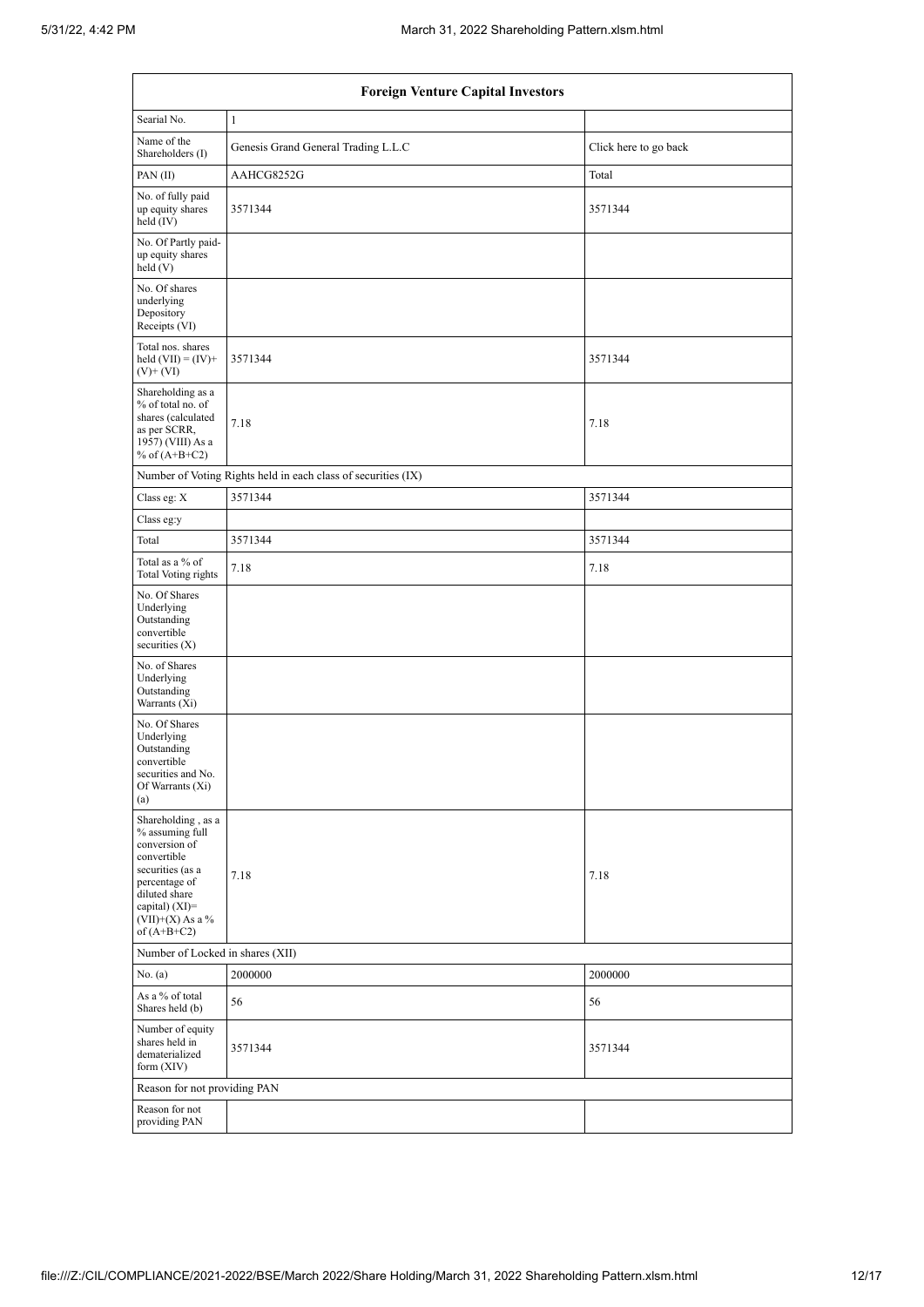'n

| Individuals - ii. Individual shareholders holding nominal share capital in excess of Rs. 2 lakhs.                                                                                      |                                                               |                |                       |                       |                       |              |                  |  |  |  |
|----------------------------------------------------------------------------------------------------------------------------------------------------------------------------------------|---------------------------------------------------------------|----------------|-----------------------|-----------------------|-----------------------|--------------|------------------|--|--|--|
| Searial No.                                                                                                                                                                            | $\mathbf{1}$                                                  | $\overline{c}$ | 3                     | $\overline{4}$        | 5                     | $\epsilon$   | $\sqrt{ }$       |  |  |  |
| Name of the<br>Shareholders (I)                                                                                                                                                        | Madhusudhan<br>Murlidhar Kela                                 | Ravi Agrawal   | Suresh Kumar<br>Jajoo | Vimla Suresh<br>Jajoo | Ankit Suresh<br>Jajoo | Seepra Kabra | Sunita Modi      |  |  |  |
| PAN $(II)$                                                                                                                                                                             | AHMPK8610P                                                    | ADHPA2891D     | AAFPJ0070J            | ADAPJ8747J            | AIZPJ2803R            | ADOPJ3255B   | ACTPM0448F       |  |  |  |
| No. of fully paid<br>up equity shares<br>held (IV)                                                                                                                                     | 6000000                                                       | 1000000        | 600000                | 600000                | 600000                | 600000       | 542852           |  |  |  |
| No. Of Partly paid-<br>up equity shares<br>held(V)                                                                                                                                     |                                                               |                |                       |                       |                       |              |                  |  |  |  |
| No. Of shares<br>underlying<br>Depository<br>Receipts (VI)                                                                                                                             |                                                               |                |                       |                       |                       |              |                  |  |  |  |
| Total nos. shares<br>held $(VII) = (IV) +$<br>$(V)$ + $(VI)$                                                                                                                           | 6000000                                                       | 1000000        | 600000                | 600000                | 600000                | 600000       | 542852           |  |  |  |
| Shareholding as a<br>% of total no. of<br>shares (calculated<br>as per SCRR,<br>1957) (VIII) As a<br>% of $(A+B+C2)$                                                                   | 12.06                                                         | 2.01           | 1.21                  | 1.21                  | 1.21                  | 1.21         | 1.09             |  |  |  |
|                                                                                                                                                                                        | Number of Voting Rights held in each class of securities (IX) |                |                       |                       |                       |              |                  |  |  |  |
| Class eg: X                                                                                                                                                                            | 6000000                                                       | 1000000        | 600000                | 600000                | 600000                | 600000       | 542852           |  |  |  |
| Class eg:y                                                                                                                                                                             |                                                               |                |                       |                       |                       |              |                  |  |  |  |
| Total                                                                                                                                                                                  | 6000000                                                       | 1000000        | 600000                | 600000                | 600000                | 600000       | 542852           |  |  |  |
| Total as a % of<br>Total Voting rights                                                                                                                                                 | 12.06                                                         | 2.01           | 1.21                  | 1.21                  | 1.21                  | 1.21         | 1.09             |  |  |  |
| No. Of Shares<br>Underlying<br>Outstanding<br>convertible<br>securities $(X)$                                                                                                          |                                                               |                |                       |                       |                       |              |                  |  |  |  |
| No. of Shares<br>Underlying<br>Outstanding<br>Warrants (Xi)                                                                                                                            |                                                               |                |                       |                       |                       |              |                  |  |  |  |
| No. Of Shares<br>Underlying<br>Outstanding<br>convertible<br>securities and No.<br>Of Warrants (Xi)<br>(a)                                                                             |                                                               |                |                       |                       |                       |              |                  |  |  |  |
| Shareholding, as a<br>% assuming full<br>conversion of<br>convertible<br>securities (as a<br>percentage of<br>diluted share<br>capital) $(XI)=$<br>$(VII)+(X)$ As a %<br>of $(A+B+C2)$ | 12.06                                                         | 2.01           | 1.21                  | 1.21                  | 1.21                  | 1.21         | 1.09             |  |  |  |
|                                                                                                                                                                                        | Number of Locked in shares (XII)                              |                |                       |                       |                       |              |                  |  |  |  |
| No. (a)                                                                                                                                                                                | $\boldsymbol{0}$                                              | 1000000        | 600000                | 600000                | 600000                | 600000       | $\boldsymbol{0}$ |  |  |  |
| As a % of total<br>Shares held (b)                                                                                                                                                     | $\mathbf{0}$                                                  | 100            | 100                   | 100                   | 100                   | 100          | $\boldsymbol{0}$ |  |  |  |
| Number of equity<br>shares held in<br>dematerialized<br>form $(XIV)$                                                                                                                   | 6000000                                                       | 1000000        | 600000                | 600000                | 600000                | 600000       | 542852           |  |  |  |
| Reason for not providing PAN                                                                                                                                                           |                                                               |                |                       |                       |                       |              |                  |  |  |  |
| Reason for not<br>providing PAN                                                                                                                                                        |                                                               |                |                       |                       |                       |              |                  |  |  |  |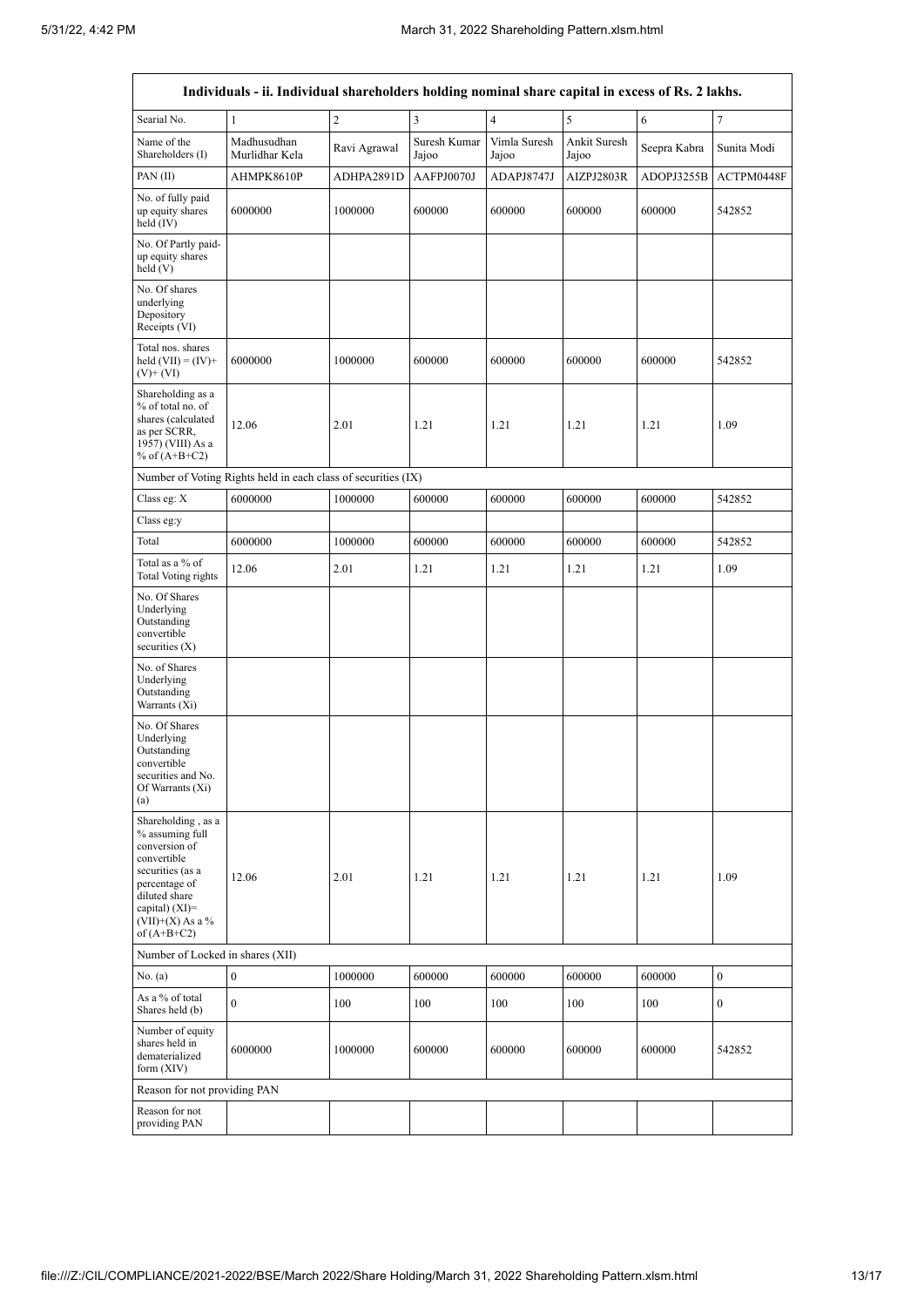$\mathsf{r}$ 

 $\overline{\phantom{0}}$ 

| Individuals - ii. Individual shareholders holding nominal share capital in excess of Rs. 2 lakhs.                                                                                    |                                                               |                  |                         |                 |              |                          |  |  |  |  |
|--------------------------------------------------------------------------------------------------------------------------------------------------------------------------------------|---------------------------------------------------------------|------------------|-------------------------|-----------------|--------------|--------------------------|--|--|--|--|
| Searial No.                                                                                                                                                                          | 8                                                             | 9                | 10                      | 11              | 12           |                          |  |  |  |  |
| Name of the<br>Shareholders (I)                                                                                                                                                      | Jitendra Kumar<br>Bhagat                                      | Yogesh<br>Jadhav | Nand kishore<br>Agrawal | Chaitali Jadhav | Lily Agarwal | Click here to go<br>back |  |  |  |  |
| PAN(II)                                                                                                                                                                              | AARPK5564G                                                    | ALFPJ5077Q       | ACEPA5232C              | BDAPM1524K      | AFRPA4512M   | Total                    |  |  |  |  |
| No. of fully paid<br>up equity shares<br>held (IV)                                                                                                                                   | 625000                                                        | 562500           | 500000                  | 500000          | 500000       | 12630352                 |  |  |  |  |
| No. Of Partly paid-<br>up equity shares<br>held(V)                                                                                                                                   |                                                               |                  |                         |                 |              |                          |  |  |  |  |
| No. Of shares<br>underlying<br>Depository<br>Receipts (VI)                                                                                                                           |                                                               |                  |                         |                 |              |                          |  |  |  |  |
| Total nos. shares<br>held $(VII) = (IV) +$<br>$(V)$ + $(VI)$                                                                                                                         | 625000                                                        | 562500           | 500000                  | 500000          | 500000       | 12630352                 |  |  |  |  |
| Shareholding as a<br>% of total no. of<br>shares (calculated<br>as per SCRR,<br>1957) (VIII) As a<br>% of $(A+B+C2)$                                                                 | 1.26                                                          | 1.13             | 1                       | 1               | 1            | 25.38                    |  |  |  |  |
|                                                                                                                                                                                      | Number of Voting Rights held in each class of securities (IX) |                  |                         |                 |              |                          |  |  |  |  |
| Class eg: X                                                                                                                                                                          | 625000                                                        | 562500           | 500000                  | 500000          | 500000       | 12630352                 |  |  |  |  |
| Class eg:y                                                                                                                                                                           |                                                               |                  |                         |                 |              |                          |  |  |  |  |
| Total                                                                                                                                                                                | 625000                                                        | 562500           | 500000                  | 500000          | 500000       | 12630352                 |  |  |  |  |
| Total as a % of<br>Total Voting rights                                                                                                                                               | 1.26                                                          | 1.13             | 1                       | $\mathbf{1}$    | $\mathbf{1}$ | 25.38                    |  |  |  |  |
| No. Of Shares<br>Underlying<br>Outstanding<br>convertible<br>securities $(X)$                                                                                                        |                                                               |                  |                         |                 |              |                          |  |  |  |  |
| No. of Shares<br>Underlying<br>Outstanding<br>Warrants (Xi)                                                                                                                          |                                                               |                  |                         |                 |              |                          |  |  |  |  |
| No. Of Shares<br>Underlying<br>Outstanding<br>convertible<br>securities and No.<br>Of Warrants (Xi)<br>(a)                                                                           |                                                               |                  |                         |                 |              |                          |  |  |  |  |
| Shareholding, as a<br>% assuming full<br>conversion of<br>convertible<br>securities (as a<br>percentage of<br>diluted share<br>capital) (XI)=<br>$(VII)+(X)$ As a %<br>of $(A+B+C2)$ | 1.26                                                          | 1.13             | 1                       | $\mathbf{1}$    | 1            | 25.38                    |  |  |  |  |
|                                                                                                                                                                                      | Number of Locked in shares (XII)                              |                  |                         |                 |              |                          |  |  |  |  |
| No. (a)                                                                                                                                                                              | 100000                                                        | 550000           | 500000                  | 500000          | 500000       | 5550000                  |  |  |  |  |
| As a % of total<br>Shares held (b)                                                                                                                                                   | 16                                                            | 97.78            | 100                     | 100             | 100          | 43.94                    |  |  |  |  |
| Number of equity<br>shares held in<br>dematerialized<br>form $(XIV)$                                                                                                                 | 625000                                                        | 562500           | 500000                  | 500000          | 500000       | 12630352                 |  |  |  |  |
| Reason for not providing PAN                                                                                                                                                         |                                                               |                  |                         |                 |              |                          |  |  |  |  |
| Reason for not<br>providing PAN                                                                                                                                                      |                                                               |                  |                         |                 |              |                          |  |  |  |  |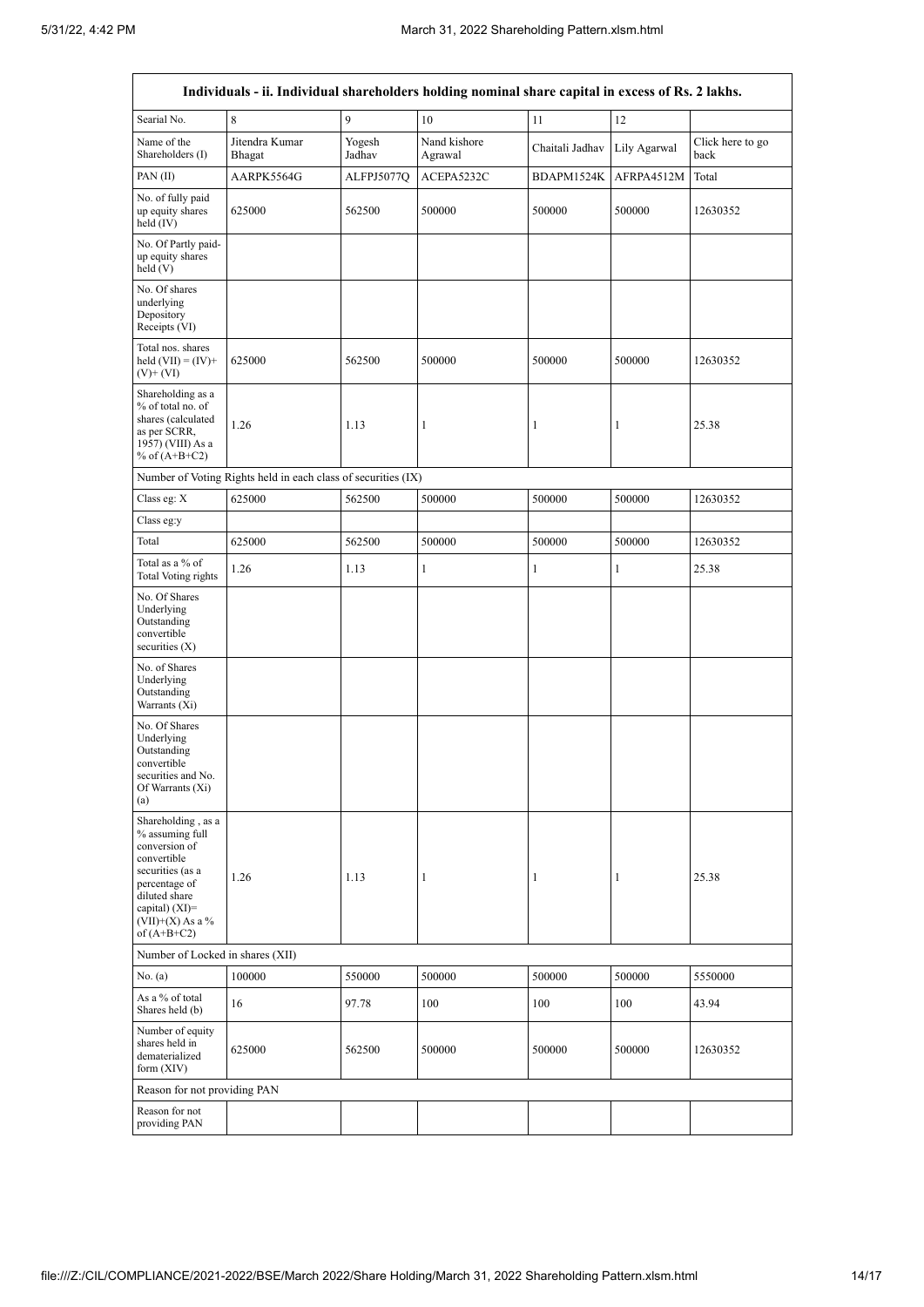| Any Other (specify)                                                                                                                                                                  |              |                                                               |                     |                  |                            |                                           |                                               |  |  |  |  |
|--------------------------------------------------------------------------------------------------------------------------------------------------------------------------------------|--------------|---------------------------------------------------------------|---------------------|------------------|----------------------------|-------------------------------------------|-----------------------------------------------|--|--|--|--|
| Searial No.<br>$\sqrt{2}$<br>$\overline{\mathbf{3}}$<br>$\boldsymbol{7}$<br>$\mathbf{1}$<br>$\overline{4}$<br>5<br>6                                                                 |              |                                                               |                     |                  |                            |                                           |                                               |  |  |  |  |
| Category                                                                                                                                                                             | <b>HUF</b>   | Non-Resident<br>Indian (NRI)                                  | Clearing<br>Members | <b>LLP</b>       | <b>Bodies</b><br>Corporate | <b>Bodies Corporate</b>                   | <b>Bodies Corporate</b>                       |  |  |  |  |
| Category / More<br>than 1 percentage                                                                                                                                                 | Category     | Category                                                      | Category            | Category         | Category                   | More than 1 percentage<br>of shareholding | More than 1 percentage<br>of shareholding     |  |  |  |  |
| Name of the<br>Shareholders (I)                                                                                                                                                      |              |                                                               |                     |                  |                            | Azura Projects Private<br>Limited         | <b>Florence Securities</b><br>Private Limited |  |  |  |  |
| PAN(II)                                                                                                                                                                              |              |                                                               |                     |                  |                            | AAGCA9030R                                | AABCF5634R                                    |  |  |  |  |
| No. of the<br>Shareholders (I)                                                                                                                                                       | 117          | 22                                                            | 18                  | $\mathbf{1}$     | 38                         | $\mathbf{1}$                              | $\mathbf{1}$                                  |  |  |  |  |
| No. of fully paid<br>up equity shares<br>held (IV)                                                                                                                                   | 272227       | 47615                                                         | 7797                | 915              | 2761927                    | 1285026                                   | 785684                                        |  |  |  |  |
| No. Of Partly paid-<br>up equity shares<br>held(V)                                                                                                                                   |              |                                                               |                     |                  |                            |                                           |                                               |  |  |  |  |
| No. Of shares<br>underlying<br>Depository<br>Receipts (VI)                                                                                                                           |              |                                                               |                     |                  |                            |                                           |                                               |  |  |  |  |
| Total nos. shares<br>held $(VII) = (IV) +$<br>$(V)$ + $(VI)$                                                                                                                         | 272227       | 47615                                                         | 7797                | 915              | 2761927                    | 1285026                                   | 785684                                        |  |  |  |  |
| Shareholding as a<br>% of total no. of<br>shares (calculated<br>as per SCRR,<br>1957) (VIII) As a<br>% of $(A+B+C2)$                                                                 | 0.55         | 0.1                                                           | 0.02                | $\overline{0}$   | 5.55                       | 2.58                                      | 1.58                                          |  |  |  |  |
|                                                                                                                                                                                      |              | Number of Voting Rights held in each class of securities (IX) |                     |                  |                            |                                           |                                               |  |  |  |  |
| Class eg: X                                                                                                                                                                          | 272227       | 47615                                                         | 7797                | 915              | 2761927                    | 1285026                                   | 785684                                        |  |  |  |  |
| Class eg:y                                                                                                                                                                           |              |                                                               |                     |                  |                            |                                           |                                               |  |  |  |  |
| Total                                                                                                                                                                                | 272227       | 47615                                                         | 7797                | 915              | 2761927                    | 1285026                                   | 785684                                        |  |  |  |  |
| Total as a % of<br>Total Voting rights                                                                                                                                               | 0.55         | 0.1                                                           | 0.02                | $\overline{0}$   | 5.55                       | 2.58                                      | 1.58                                          |  |  |  |  |
| No. Of Shares<br>Underlying<br>Outstanding<br>convertible<br>securities $(X)$                                                                                                        |              |                                                               |                     |                  |                            |                                           |                                               |  |  |  |  |
| No. of Shares<br>Underlying<br>Outstanding<br>Warrants (Xi)                                                                                                                          |              |                                                               |                     |                  |                            |                                           |                                               |  |  |  |  |
| No. Of Shares<br>Underlying<br>Outstanding<br>convertible<br>securities and No.<br>Of Warrants (Xi)<br>(a)                                                                           |              |                                                               |                     |                  |                            |                                           |                                               |  |  |  |  |
| Shareholding, as a<br>% assuming full<br>conversion of<br>convertible<br>securities (as a<br>percentage of<br>diluted share<br>capital) (XI)=<br>$(VII)+(X)$ As a %<br>of $(A+B+C2)$ | 0.55         | 0.1                                                           | 0.02                | $\boldsymbol{0}$ | 5.55                       | 2.58                                      | 1.58                                          |  |  |  |  |
| Number of Locked in shares (XII)                                                                                                                                                     |              |                                                               |                     |                  |                            |                                           |                                               |  |  |  |  |
| No. (a)                                                                                                                                                                              | $\mathbf{0}$ | $\boldsymbol{0}$                                              | $\boldsymbol{0}$    | $\boldsymbol{0}$ | $\bf{0}$                   | $\boldsymbol{0}$                          | $\mathbf{0}$                                  |  |  |  |  |
| As a % of total<br>Shares held (b)                                                                                                                                                   | $\mathbf{0}$ | $\boldsymbol{0}$                                              | $\boldsymbol{0}$    | $\overline{0}$   | $\bf{0}$                   | $\mathbf{0}$                              | $\mathbf{0}$                                  |  |  |  |  |
| Number of equity<br>shares held in<br>dematerialized<br>form $(XIV)$                                                                                                                 | 272227       | 47615                                                         | 7797                | 915              | 2759927                    | 1285026                                   | 785684                                        |  |  |  |  |
| Reason for not providing PAN                                                                                                                                                         |              |                                                               |                     |                  |                            |                                           |                                               |  |  |  |  |
| Reason for not<br>providing PAN                                                                                                                                                      |              |                                                               |                     |                  |                            |                                           |                                               |  |  |  |  |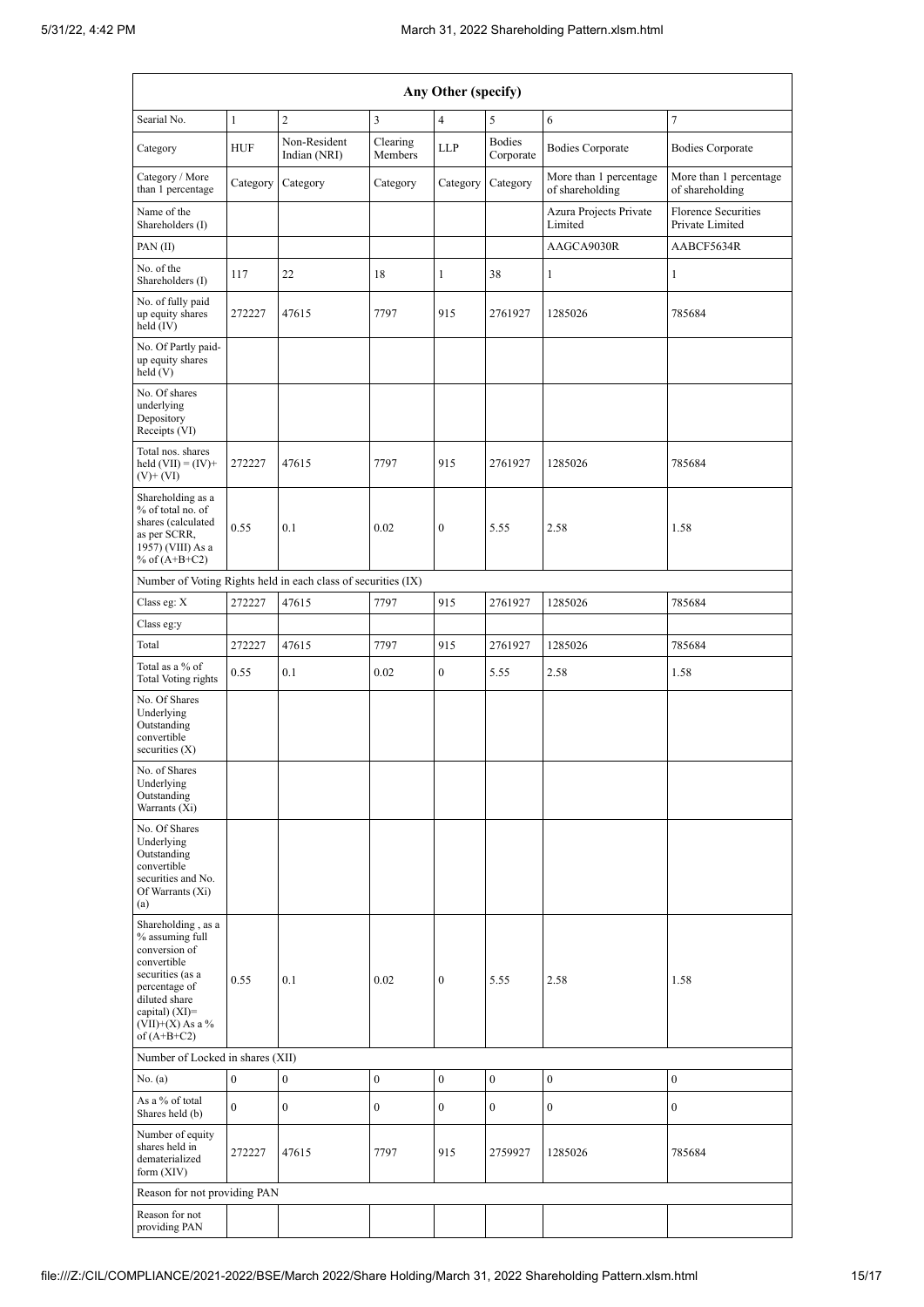| Any Other (specify)                                                                                                                                                                  |                                                               |  |  |  |  |  |  |  |  |
|--------------------------------------------------------------------------------------------------------------------------------------------------------------------------------------|---------------------------------------------------------------|--|--|--|--|--|--|--|--|
| Searial No.                                                                                                                                                                          |                                                               |  |  |  |  |  |  |  |  |
| Category                                                                                                                                                                             |                                                               |  |  |  |  |  |  |  |  |
| Category / More<br>than 1 percentage                                                                                                                                                 |                                                               |  |  |  |  |  |  |  |  |
| Name of the<br>Shareholders (I)                                                                                                                                                      | Click here to go back                                         |  |  |  |  |  |  |  |  |
| PAN $(II)$                                                                                                                                                                           | Total                                                         |  |  |  |  |  |  |  |  |
| No. of the<br>Shareholders (I)                                                                                                                                                       | 196                                                           |  |  |  |  |  |  |  |  |
| No. of fully paid<br>up equity shares<br>held (IV)                                                                                                                                   | 3090481                                                       |  |  |  |  |  |  |  |  |
| No. Of Partly paid-<br>up equity shares<br>held(V)                                                                                                                                   |                                                               |  |  |  |  |  |  |  |  |
| No. Of shares<br>underlying<br>Depository<br>Receipts (VI)                                                                                                                           |                                                               |  |  |  |  |  |  |  |  |
| Total nos. shares<br>held $(VII) = (IV) +$<br>$(V)$ + $(VI)$                                                                                                                         | 3090481                                                       |  |  |  |  |  |  |  |  |
| Shareholding as a<br>% of total no. of<br>shares (calculated<br>as per SCRR,<br>1957) (VIII) As a<br>% of $(A+B+C2)$                                                                 | 6.22                                                          |  |  |  |  |  |  |  |  |
|                                                                                                                                                                                      | Number of Voting Rights held in each class of securities (IX) |  |  |  |  |  |  |  |  |
| Class eg: X                                                                                                                                                                          | 3090481                                                       |  |  |  |  |  |  |  |  |
| Class eg:y                                                                                                                                                                           |                                                               |  |  |  |  |  |  |  |  |
| Total                                                                                                                                                                                | 3090481                                                       |  |  |  |  |  |  |  |  |
| Total as a % of<br><b>Total Voting rights</b>                                                                                                                                        | 6.22                                                          |  |  |  |  |  |  |  |  |
| No. Of Shares<br>Underlying<br>Outstanding<br>convertible<br>securities $(X)$                                                                                                        |                                                               |  |  |  |  |  |  |  |  |
| No. of Shares<br>Underlying<br>Outstanding<br>Warrants (Xi)                                                                                                                          |                                                               |  |  |  |  |  |  |  |  |
| No. Of Shares<br>Underlying<br>Outstanding<br>convertible<br>securities and No.<br>Of Warrants (Xi)<br>(a)                                                                           |                                                               |  |  |  |  |  |  |  |  |
| Shareholding, as a<br>% assuming full<br>conversion of<br>convertible<br>securities (as a<br>percentage of<br>diluted share<br>capital) (XI)=<br>$(VII)+(X)$ As a %<br>of $(A+B+C2)$ | 6.22                                                          |  |  |  |  |  |  |  |  |
| Number of Locked in shares (XII)                                                                                                                                                     |                                                               |  |  |  |  |  |  |  |  |
| No. (a)                                                                                                                                                                              | $\boldsymbol{0}$                                              |  |  |  |  |  |  |  |  |
| As a % of total<br>Shares held (b)                                                                                                                                                   | $\boldsymbol{0}$                                              |  |  |  |  |  |  |  |  |
| Number of equity<br>shares held in<br>dematerialized<br>form $(XIV)$                                                                                                                 | 3088481                                                       |  |  |  |  |  |  |  |  |
| Reason for not providing PAN                                                                                                                                                         |                                                               |  |  |  |  |  |  |  |  |
| Reason for not<br>providing PAN                                                                                                                                                      |                                                               |  |  |  |  |  |  |  |  |